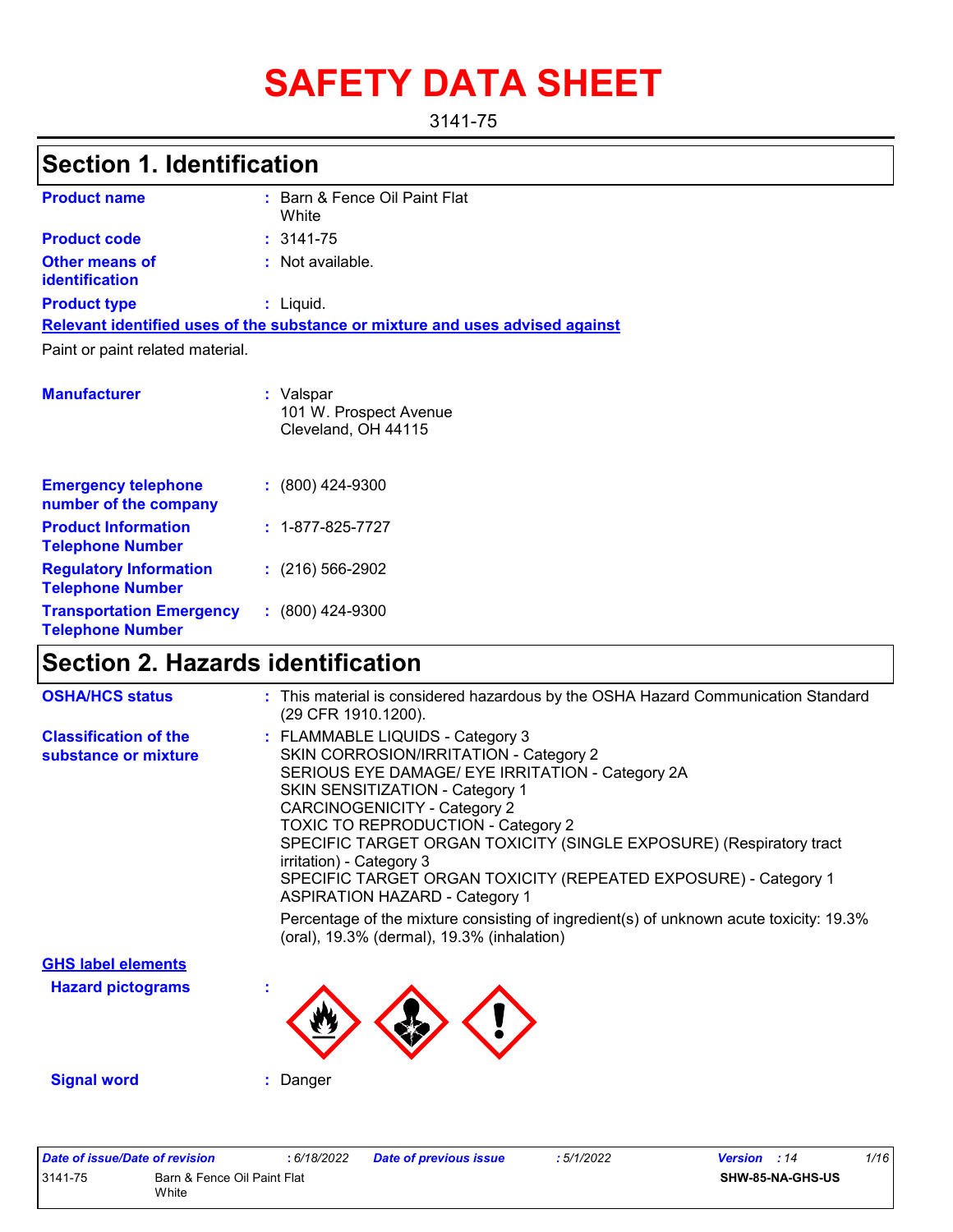### **Section 2. Hazards identification**

| <b>Hazard statements</b>                   | : Flammable liquid and vapor.<br>May be fatal if swallowed and enters airways.<br>Causes skin irritation.<br>May cause an allergic skin reaction.<br>Causes serious eye irritation.<br>May cause respiratory irritation.<br>Suspected of causing cancer.<br>Suspected of damaging fertility or the unborn child.<br>Causes damage to organs through prolonged or repeated exposure. (lungs)                                                                                                                                                                                                                                                                                                                                                        |
|--------------------------------------------|----------------------------------------------------------------------------------------------------------------------------------------------------------------------------------------------------------------------------------------------------------------------------------------------------------------------------------------------------------------------------------------------------------------------------------------------------------------------------------------------------------------------------------------------------------------------------------------------------------------------------------------------------------------------------------------------------------------------------------------------------|
| <b>Precautionary statements</b>            |                                                                                                                                                                                                                                                                                                                                                                                                                                                                                                                                                                                                                                                                                                                                                    |
| <b>General</b>                             | : Read label before use. Keep out of reach of children. If medical advice is needed,<br>have product container or label at hand.                                                                                                                                                                                                                                                                                                                                                                                                                                                                                                                                                                                                                   |
| <b>Prevention</b>                          | : Obtain special instructions before use. Do not handle until all safety precautions have<br>been read and understood. Wear protective gloves, protective clothing and eye or face<br>protection. Keep away from heat, hot surfaces, sparks, open flames and other ignition<br>sources. No smoking. Use explosion-proof electrical, ventilating or lighting equipment.<br>Use non-sparking tools. Take action to prevent static discharges. Use only outdoors or<br>in a well-ventilated area. Do not breathe vapor. Do not eat, drink or smoke when using<br>this product. Wash thoroughly after handling. Contaminated work clothing must not be<br>allowed out of the workplace.                                                                |
| <b>Response</b>                            | : IF exposed or concerned: Get medical advice or attention. IF INHALED: Remove<br>person to fresh air and keep comfortable for breathing. Call a POISON CENTER or<br>doctor if you feel unwell. IF SWALLOWED: Immediately call a POISON CENTER or<br>doctor. Do NOT induce vomiting. IF ON SKIN (or hair): Take off immediately all<br>contaminated clothing. Rinse skin with water. Wash contaminated clothing before<br>reuse. IF ON SKIN: Wash with plenty of water. If skin irritation or rash occurs: Get<br>medical advice or attention. IF IN EYES: Rinse cautiously with water for several<br>minutes. Remove contact lenses, if present and easy to do. Continue rinsing. If eye<br>irritation persists: Get medical advice or attention. |
| <b>Storage</b>                             | : Store locked up. Store in a well-ventilated place. Keep container tightly closed. Keep<br>cool.                                                                                                                                                                                                                                                                                                                                                                                                                                                                                                                                                                                                                                                  |
| <b>Disposal</b>                            | : Dispose of contents and container in accordance with all local, regional, national and<br>international regulations.                                                                                                                                                                                                                                                                                                                                                                                                                                                                                                                                                                                                                             |
| <b>Supplemental label</b><br>elements      | DELAYED EFFECTS FROM LONG TERM OVEREXPOSURE. Contains solvents which<br>can cause permanent brain and nervous system damage. Intentional misuse by<br>deliberately concentrating and inhaling the contents can be harmful or fatal. WARNING:<br>This product contains chemicals known to the State of California to cause cancer and<br>birth defects or other reproductive harm.<br>Please refer to the SDS for additional information. Keep out of reach of children. Do not<br>transfer contents to other containers for storage.                                                                                                                                                                                                               |
| <b>Hazards not otherwise</b><br>classified | : DANGER: Rags, steel wool, other waste soaked with this product, and sanding residue<br>may spontaneously catch fire if improperly discarded. Immediately place rags, steel<br>wool, other waste soaked with this product, and sanding residue in a sealed, water-filled,<br>metal container. Dispose of in accordance with local fire regulations.                                                                                                                                                                                                                                                                                                                                                                                               |

### **Section 3. Composition/information on ingredients**

| <b>Substance/mixture</b>                | : Mixture        |
|-----------------------------------------|------------------|
| <b>Other means of</b><br>identification | : Not available. |

**CAS number/other identifiers**

| Date of issue/Date of revision |                                      | : 6/ |
|--------------------------------|--------------------------------------|------|
| 3141-75                        | Barn & Fence Oil Paint Flat<br>White |      |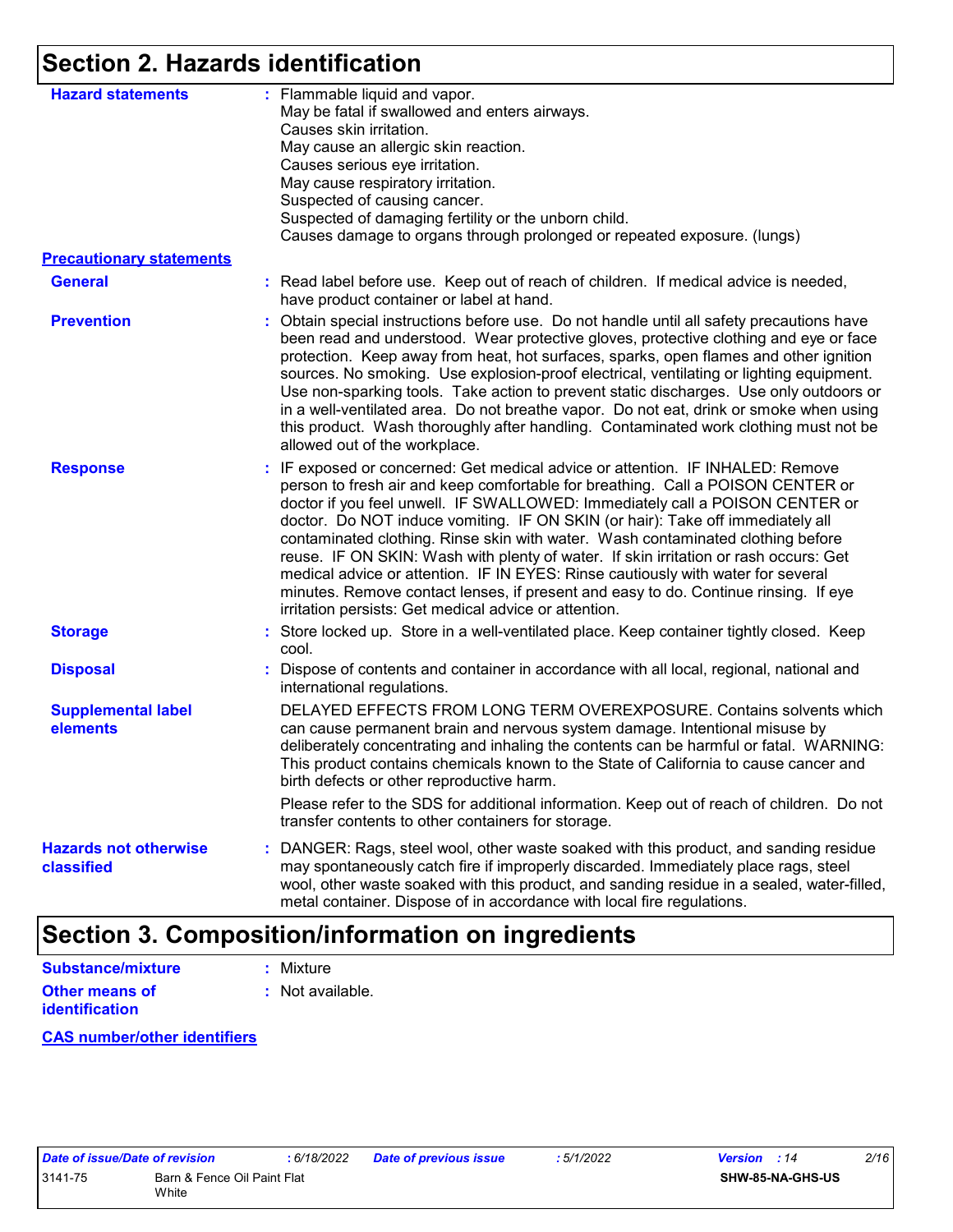### **Section 3. Composition/information on ingredients**

| <b>Ingredient name</b>      | % by weight    | <b>CAS number</b> |
|-----------------------------|----------------|-------------------|
| Calcium Carbonate           | 225 - ≤50      | 1317-65-3         |
| Light Aliphatic Hydrocarbon | $\geq 10 - 20$ | 64742-47-8        |
| <b>Titanium Dioxide</b>     | $\leq 10$      | 13463-67-7        |
| Kaolin                      | l≤3            | 1332-58-7         |
| Light Aromatic Hydrocarbons | ≤0.3           | 64742-95-6        |
| Methyl Ethyl Ketoxime       | ≤0.3           | 96-29-7           |
| Zirconium 2-Ethylhexanoate  | ≤0.3           | 22464-99-9        |
| trimethylbenzene            | ≤0.3           | 25551-13-7        |

Any concentration shown as a range is to protect confidentiality or is due to batch variation.

**There are no additional ingredients present which, within the current knowledge of the supplier and in the concentrations applicable, are classified and hence require reporting in this section.**

**Occupational exposure limits, if available, are listed in Section 8.**

### **Section 4. First aid measures**

**Description of necessary first aid measures**

| <b>Eye contact</b>                                 | : Immediately flush eyes with plenty of water, occasionally lifting the upper and lower<br>eyelids. Check for and remove any contact lenses. Continue to rinse for at least 10<br>minutes. Get medical attention.                                                                                                                                                                                                                                                                                                                                                                                                                                                                                                                                       |
|----------------------------------------------------|---------------------------------------------------------------------------------------------------------------------------------------------------------------------------------------------------------------------------------------------------------------------------------------------------------------------------------------------------------------------------------------------------------------------------------------------------------------------------------------------------------------------------------------------------------------------------------------------------------------------------------------------------------------------------------------------------------------------------------------------------------|
| <b>Inhalation</b>                                  | : Remove victim to fresh air and keep at rest in a position comfortable for breathing. If it<br>is suspected that fumes are still present, the rescuer should wear an appropriate mask<br>or self-contained breathing apparatus. If not breathing, if breathing is irregular or if<br>respiratory arrest occurs, provide artificial respiration or oxygen by trained personnel. It<br>may be dangerous to the person providing aid to give mouth-to-mouth resuscitation.<br>Get medical attention. If necessary, call a poison center or physician. If unconscious,<br>place in recovery position and get medical attention immediately. Maintain an open<br>airway. Loosen tight clothing such as a collar, tie, belt or waistband.                    |
| <b>Skin contact</b>                                | : Wash with plenty of soap and water. Remove contaminated clothing and shoes. Wash<br>contaminated clothing thoroughly with water before removing it, or wear gloves.<br>Continue to rinse for at least 10 minutes. Get medical attention. In the event of any<br>complaints or symptoms, avoid further exposure. Wash clothing before reuse. Clean<br>shoes thoroughly before reuse.                                                                                                                                                                                                                                                                                                                                                                   |
| <b>Ingestion</b>                                   | : Get medical attention immediately. Call a poison center or physician. Wash out mouth<br>with water. Remove dentures if any. If material has been swallowed and the exposed<br>person is conscious, give small quantities of water to drink. Stop if the exposed person<br>feels sick as vomiting may be dangerous. Aspiration hazard if swallowed. Can enter<br>lungs and cause damage. Do not induce vomiting. If vomiting occurs, the head should<br>be kept low so that vomit does not enter the lungs. Never give anything by mouth to an<br>unconscious person. If unconscious, place in recovery position and get medical<br>attention immediately. Maintain an open airway. Loosen tight clothing such as a collar,<br>tie, belt or waistband. |
| Most important symptoms/effects, acute and delayed |                                                                                                                                                                                                                                                                                                                                                                                                                                                                                                                                                                                                                                                                                                                                                         |
| <b>Potential acute health effects</b>              |                                                                                                                                                                                                                                                                                                                                                                                                                                                                                                                                                                                                                                                                                                                                                         |
| <b>Eye contact</b>                                 | : Causes serious eye irritation.                                                                                                                                                                                                                                                                                                                                                                                                                                                                                                                                                                                                                                                                                                                        |

| <b>Inhalation</b>   | : May cause respiratory irritation.                            |
|---------------------|----------------------------------------------------------------|
| <b>Skin contact</b> | : Causes skin irritation. May cause an allergic skin reaction. |

**Ingestion :** May be fatal if swallowed and enters airways.

**Over-exposure signs/symptoms**

| Date of issue/Date of revision |                                      | : 6/18/2022 | <b>Date of previous issue</b> | : 5/1/2022 | <b>Version</b> : 14 |                         | 3/16 |
|--------------------------------|--------------------------------------|-------------|-------------------------------|------------|---------------------|-------------------------|------|
| 3141-75                        | Barn & Fence Oil Paint Flat<br>White |             |                               |            |                     | <b>SHW-85-NA-GHS-US</b> |      |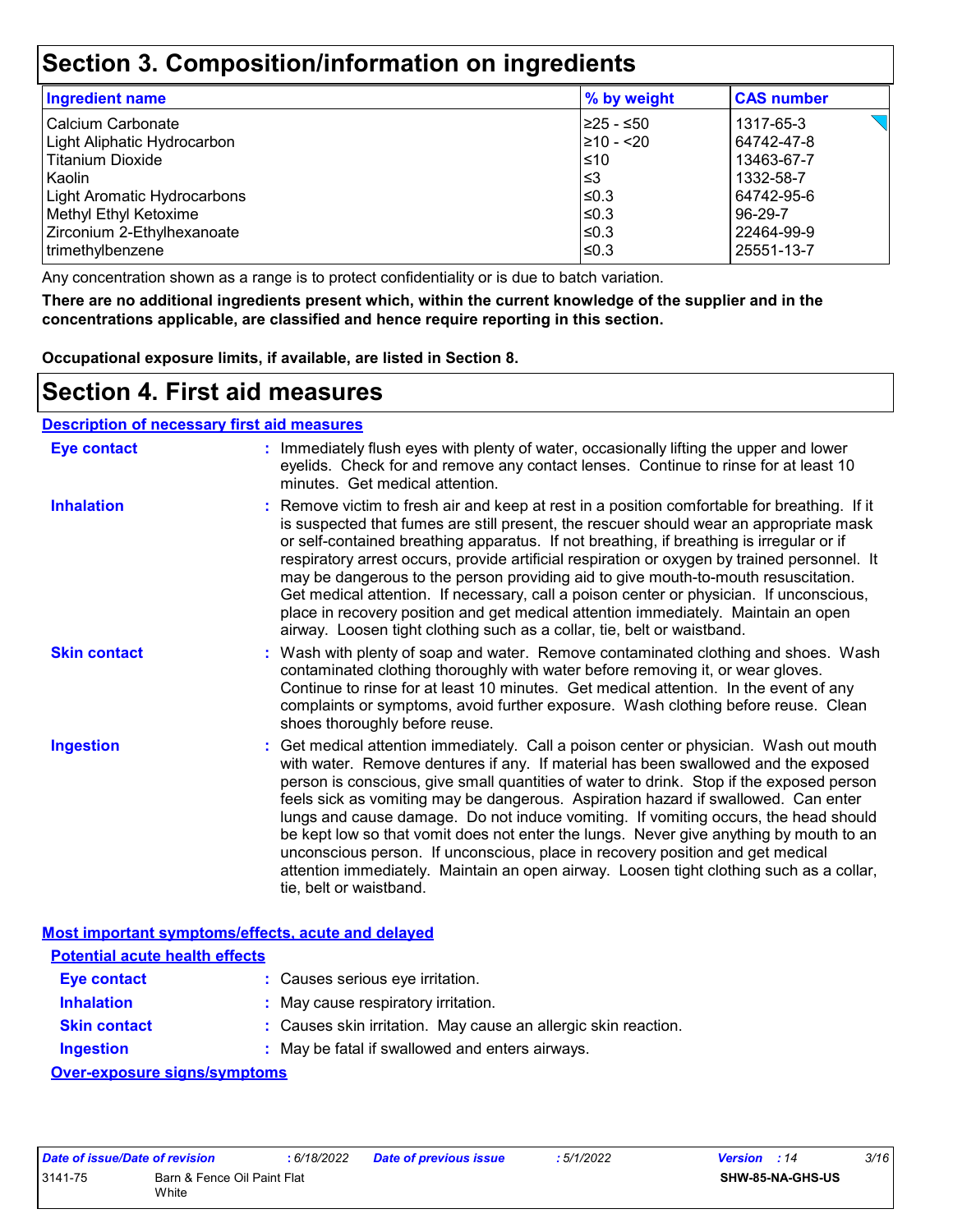### **Section 4. First aid measures**

| <b>Eye contact</b><br>: Adverse symptoms may include the following:<br>pain or irritation<br>watering<br>redness<br><b>Inhalation</b><br>: Adverse symptoms may include the following:<br>respiratory tract irritation<br>coughing<br>reduced fetal weight<br>increase in fetal deaths<br>skeletal malformations<br><b>Skin contact</b><br>: Adverse symptoms may include the following:<br>irritation<br>redness<br>reduced fetal weight<br>increase in fetal deaths<br>skeletal malformations<br><b>Ingestion</b><br>: Adverse symptoms may include the following:<br>nausea or vomiting<br>reduced fetal weight<br>increase in fetal deaths<br>skeletal malformations<br><b>Notes to physician</b><br>: Treat symptomatically. Contact poison treatment specialist immediately if large<br>quantities have been ingested or inhaled.<br>: No specific treatment.<br><b>Specific treatments</b><br><b>Protection of first-aiders</b><br>: No action shall be taken involving any personal risk or without suitable training. If it is<br>suspected that fumes are still present, the rescuer should wear an appropriate mask or<br>self-contained breathing apparatus. It may be dangerous to the person providing aid to<br>give mouth-to-mouth resuscitation. Wash contaminated clothing thoroughly with water<br>before removing it, or wear gloves. |  |
|-----------------------------------------------------------------------------------------------------------------------------------------------------------------------------------------------------------------------------------------------------------------------------------------------------------------------------------------------------------------------------------------------------------------------------------------------------------------------------------------------------------------------------------------------------------------------------------------------------------------------------------------------------------------------------------------------------------------------------------------------------------------------------------------------------------------------------------------------------------------------------------------------------------------------------------------------------------------------------------------------------------------------------------------------------------------------------------------------------------------------------------------------------------------------------------------------------------------------------------------------------------------------------------------------------------------------------------------------------------|--|
| Indication of immediate medical attention and special treatment needed, if necessary                                                                                                                                                                                                                                                                                                                                                                                                                                                                                                                                                                                                                                                                                                                                                                                                                                                                                                                                                                                                                                                                                                                                                                                                                                                                      |  |
|                                                                                                                                                                                                                                                                                                                                                                                                                                                                                                                                                                                                                                                                                                                                                                                                                                                                                                                                                                                                                                                                                                                                                                                                                                                                                                                                                           |  |
|                                                                                                                                                                                                                                                                                                                                                                                                                                                                                                                                                                                                                                                                                                                                                                                                                                                                                                                                                                                                                                                                                                                                                                                                                                                                                                                                                           |  |
|                                                                                                                                                                                                                                                                                                                                                                                                                                                                                                                                                                                                                                                                                                                                                                                                                                                                                                                                                                                                                                                                                                                                                                                                                                                                                                                                                           |  |
|                                                                                                                                                                                                                                                                                                                                                                                                                                                                                                                                                                                                                                                                                                                                                                                                                                                                                                                                                                                                                                                                                                                                                                                                                                                                                                                                                           |  |
|                                                                                                                                                                                                                                                                                                                                                                                                                                                                                                                                                                                                                                                                                                                                                                                                                                                                                                                                                                                                                                                                                                                                                                                                                                                                                                                                                           |  |
|                                                                                                                                                                                                                                                                                                                                                                                                                                                                                                                                                                                                                                                                                                                                                                                                                                                                                                                                                                                                                                                                                                                                                                                                                                                                                                                                                           |  |
|                                                                                                                                                                                                                                                                                                                                                                                                                                                                                                                                                                                                                                                                                                                                                                                                                                                                                                                                                                                                                                                                                                                                                                                                                                                                                                                                                           |  |

#### **See toxicological information (Section 11)**

White

### **Section 5. Fire-fighting measures**

| <b>Extinguishing media</b>                             |                                                                                                                                                                                                                                                                                                                               |
|--------------------------------------------------------|-------------------------------------------------------------------------------------------------------------------------------------------------------------------------------------------------------------------------------------------------------------------------------------------------------------------------------|
| <b>Suitable extinguishing</b><br>media                 | : Use dry chemical, $CO2$ , water spray (fog) or foam.                                                                                                                                                                                                                                                                        |
| <b>Unsuitable extinguishing</b><br>media               | : Do not use water jet.                                                                                                                                                                                                                                                                                                       |
| <b>Specific hazards arising</b><br>from the chemical   | : Flammable liquid and vapor. Runoff to sewer may create fire or explosion hazard. In a<br>fire or if heated, a pressure increase will occur and the container may burst, with the risk<br>of a subsequent explosion.                                                                                                         |
| <b>Hazardous thermal</b><br>decomposition products     | : Decomposition products may include the following materials:<br>carbon dioxide<br>carbon monoxide<br>metal oxide/oxides                                                                                                                                                                                                      |
| <b>Special protective actions</b><br>for fire-fighters | : Promptly isolate the scene by removing all persons from the vicinity of the incident if<br>there is a fire. No action shall be taken involving any personal risk or without suitable<br>training. Move containers from fire area if this can be done without risk. Use water<br>spray to keep fire-exposed containers cool. |
| Date of issue/Date of revision                         | 4/16<br>: 6/18/2022<br>:5/1/2022<br>Version : 14<br><b>Date of previous issue</b>                                                                                                                                                                                                                                             |
| 3141-75<br>Barn & Fence Oil Paint Flat                 | SHW-85-NA-GHS-US                                                                                                                                                                                                                                                                                                              |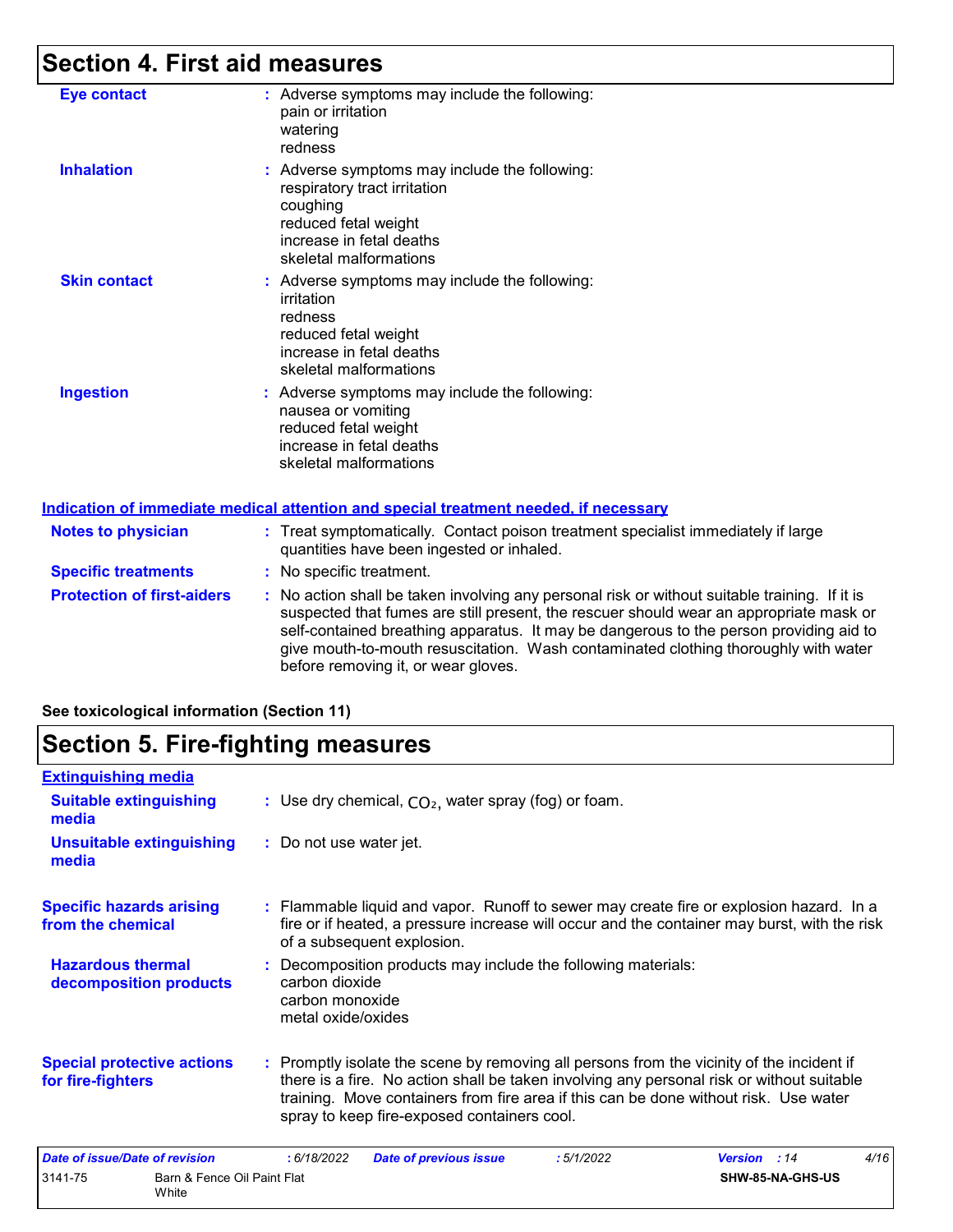### **Section 5. Fire-fighting measures**

Fire-fighters should wear appropriate protective equipment and self-contained breathing **:** apparatus (SCBA) with a full face-piece operated in positive pressure mode. **Special protective equipment for fire-fighters**

### **Section 6. Accidental release measures**

|                                                       | <b>Personal precautions, protective equipment and emergency procedures</b>                                                                                                                                                                                                                                                                                                                                                                                                                                                                                                                                                                                                                                                                                           |
|-------------------------------------------------------|----------------------------------------------------------------------------------------------------------------------------------------------------------------------------------------------------------------------------------------------------------------------------------------------------------------------------------------------------------------------------------------------------------------------------------------------------------------------------------------------------------------------------------------------------------------------------------------------------------------------------------------------------------------------------------------------------------------------------------------------------------------------|
| For non-emergency<br>personnel                        | : No action shall be taken involving any personal risk or without suitable training.<br>Evacuate surrounding areas. Keep unnecessary and unprotected personnel from<br>entering. Do not touch or walk through spilled material. Shut off all ignition sources.<br>No flares, smoking or flames in hazard area. Avoid breathing vapor or mist. Provide<br>adequate ventilation. Wear appropriate respirator when ventilation is inadequate. Put<br>on appropriate personal protective equipment.                                                                                                                                                                                                                                                                      |
|                                                       | For emergency responders : If specialized clothing is required to deal with the spillage, take note of any information in<br>Section 8 on suitable and unsuitable materials. See also the information in "For non-<br>emergency personnel".                                                                                                                                                                                                                                                                                                                                                                                                                                                                                                                          |
| <b>Environmental precautions</b>                      | : Avoid dispersal of spilled material and runoff and contact with soil, waterways, drains<br>and sewers. Inform the relevant authorities if the product has caused environmental<br>pollution (sewers, waterways, soil or air).                                                                                                                                                                                                                                                                                                                                                                                                                                                                                                                                      |
| Methods and materials for containment and cleaning up |                                                                                                                                                                                                                                                                                                                                                                                                                                                                                                                                                                                                                                                                                                                                                                      |
| <b>Small spill</b>                                    | : Stop leak if without risk. Move containers from spill area. Use spark-proof tools and<br>explosion-proof equipment. Dilute with water and mop up if water-soluble. Alternatively,<br>or if water-insoluble, absorb with an inert dry material and place in an appropriate waste<br>disposal container. Dispose of via a licensed waste disposal contractor.                                                                                                                                                                                                                                                                                                                                                                                                        |
| <b>Large spill</b>                                    | : Stop leak if without risk. Move containers from spill area. Use spark-proof tools and<br>explosion-proof equipment. Approach release from upwind. Prevent entry into sewers,<br>water courses, basements or confined areas. Wash spillages into an effluent treatment<br>plant or proceed as follows. Contain and collect spillage with non-combustible,<br>absorbent material e.g. sand, earth, vermiculite or diatomaceous earth and place in<br>container for disposal according to local regulations (see Section 13). Dispose of via a<br>licensed waste disposal contractor. Contaminated absorbent material may pose the<br>same hazard as the spilled product. Note: see Section 1 for emergency contact<br>information and Section 13 for waste disposal. |

### **Section 7. Handling and storage**

#### **Precautions for safe handling**

| <b>Protective measures</b>                       | : Put on appropriate personal protective equipment (see Section 8). Persons with a<br>history of skin sensitization problems should not be employed in any process in which<br>this product is used. Avoid exposure - obtain special instructions before use. Avoid<br>exposure during pregnancy. Do not handle until all safety precautions have been read<br>and understood. Do not get in eyes or on skin or clothing. Do not breathe vapor or mist.<br>Do not swallow. Use only with adequate ventilation. Wear appropriate respirator when<br>ventilation is inadequate. Do not enter storage areas and confined spaces unless<br>adequately ventilated. Keep in the original container or an approved alternative made<br>from a compatible material, kept tightly closed when not in use. Store and use away<br>from heat, sparks, open flame or any other ignition source. Use explosion-proof<br>electrical (ventilating, lighting and material handling) equipment. Use only non-sparking<br>tools. Take precautionary measures against electrostatic discharges. Empty containers<br>retain product residue and can be hazardous. Do not reuse container. |
|--------------------------------------------------|----------------------------------------------------------------------------------------------------------------------------------------------------------------------------------------------------------------------------------------------------------------------------------------------------------------------------------------------------------------------------------------------------------------------------------------------------------------------------------------------------------------------------------------------------------------------------------------------------------------------------------------------------------------------------------------------------------------------------------------------------------------------------------------------------------------------------------------------------------------------------------------------------------------------------------------------------------------------------------------------------------------------------------------------------------------------------------------------------------------------------------------------------------------------|
| <b>Advice on general</b><br>occupational hygiene | : Eating, drinking and smoking should be prohibited in areas where this material is<br>handled, stored and processed. Workers should wash hands and face before eating,<br>drinking and smoking. Remove contaminated clothing and protective equipment before<br>entering eating areas. See also Section 8 for additional information on hygiene<br>measures.                                                                                                                                                                                                                                                                                                                                                                                                                                                                                                                                                                                                                                                                                                                                                                                                        |

| Date of issue/Date of revision |                                      | 6/18/2022 | <b>Date of previous issue</b> | : 5/1/2022 | <b>Version</b> : 14 |                         | 5/16 |
|--------------------------------|--------------------------------------|-----------|-------------------------------|------------|---------------------|-------------------------|------|
| 3141-75                        | Barn & Fence Oil Paint Flat<br>White |           |                               |            |                     | <b>SHW-85-NA-GHS-US</b> |      |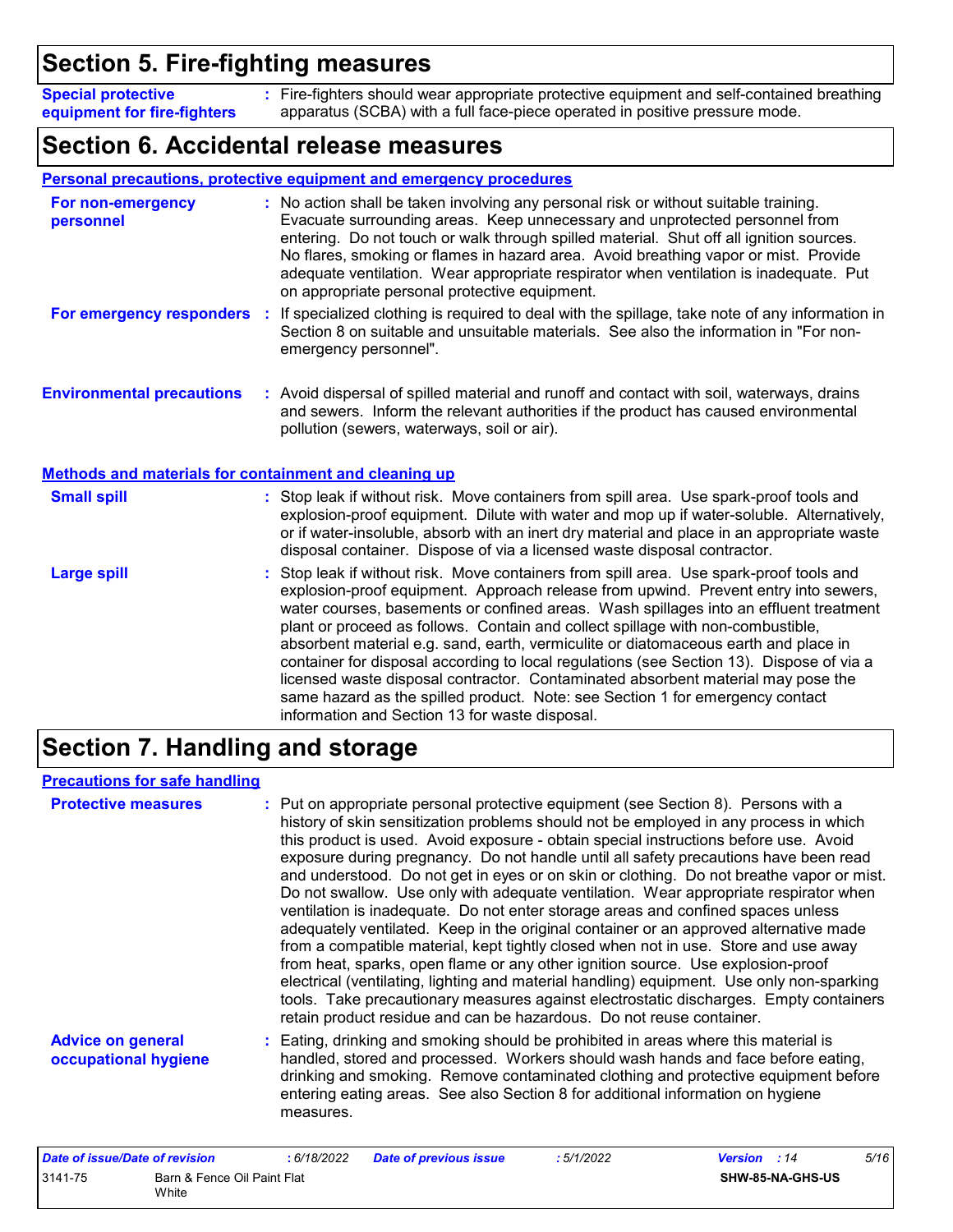### **Section 7. Handling and storage**

|                          | <b>Conditions for safe storage, :</b> Store in accordance with local regulations. Store in a segregated and approved area. |
|--------------------------|----------------------------------------------------------------------------------------------------------------------------|
| including any            | Store in original container protected from direct sunlight in a dry, cool and well-ventilated                              |
| <b>incompatibilities</b> | area, away from incompatible materials (see Section 10) and food and drink. Store                                          |
|                          | locked up. Eliminate all ignition sources. Separate from oxidizing materials. Keep                                         |
|                          | container tightly closed and sealed until ready for use. Containers that have been                                         |
|                          | opened must be carefully resealed and kept upright to prevent leakage. Do not store in                                     |
|                          | unlabeled containers. Use appropriate containment to avoid environmental                                                   |
|                          | contamination. See Section 10 for incompatible materials before handling or use.                                           |

### **Section 8. Exposure controls/personal protection**

#### **Control parameters**

**Occupational exposure limits (OSHA United States)**

| <b>Ingredient name</b>                               | CAS#                  | <b>Exposure limits</b>                                                                                                                                                                                                                                                                                                                                                                                                          |
|------------------------------------------------------|-----------------------|---------------------------------------------------------------------------------------------------------------------------------------------------------------------------------------------------------------------------------------------------------------------------------------------------------------------------------------------------------------------------------------------------------------------------------|
| Calcium Carbonate                                    | 1317-65-3             | OSHA PEL (United States, 5/2018).<br>TWA: 5 mg/m <sup>3</sup> 8 hours. Form: Respirable<br>fraction<br>TWA: 15 mg/m <sup>3</sup> 8 hours. Form: Total dust<br>NIOSH REL (United States, 10/2020).<br>TWA: 5 mg/m <sup>3</sup> 10 hours. Form: Respirable<br>fraction<br>TWA: 10 mg/m <sup>3</sup> 10 hours. Form: Total                                                                                                         |
| Light Aliphatic Hydrocarbon                          | 64742-47-8            | ACGIH TLV (United States, 1/2021).<br>Absorbed through skin.<br>TWA: 200 mg/m <sup>3</sup> , (as total hydrocarbon<br>vapor) 8 hours.                                                                                                                                                                                                                                                                                           |
| <b>Titanium Dioxide</b>                              | 13463-67-7            | ACGIH TLV (United States, 1/2021).<br>TWA: 10 mg/m <sup>3</sup> 8 hours.<br>OSHA PEL (United States, 5/2018).<br>TWA: 15 mg/m <sup>3</sup> 8 hours. Form: Total dust                                                                                                                                                                                                                                                            |
| Kaolin                                               | 1332-58-7             | ACGIH TLV (United States, 1/2021).<br>TWA: 2 mg/m <sup>3</sup> 8 hours. Form: Respirable<br>fraction<br>NIOSH REL (United States, 10/2020).<br>TWA: 5 mg/m <sup>3</sup> 10 hours. Form: Respirable<br>fraction<br>TWA: 10 mg/m <sup>3</sup> 10 hours. Form: Total<br>OSHA PEL (United States, 5/2018).<br>TWA: 5 mg/m <sup>3</sup> 8 hours. Form: Respirable<br>fraction<br>TWA: 15 mg/m <sup>3</sup> 8 hours. Form: Total dust |
| Light Aromatic Hydrocarbons<br>Methyl Ethyl Ketoxime | 64742-95-6<br>96-29-7 | None.<br>OARS WEEL (United States, 1/2021). Skin<br>sensitizer.<br>TWA: 10 ppm 8 hours.                                                                                                                                                                                                                                                                                                                                         |
| Zirconium 2-Ethylhexanoate                           | 22464-99-9            | ACGIH TLV (United States, 1/2021).<br>TWA: $5 \text{ mg/m}^3$ , (as Zr) 8 hours.<br>STEL: 10 mg/m <sup>3</sup> , (as Zr) 15 minutes.<br>NIOSH REL (United States, 10/2020).<br>TWA: $5 \text{ mg/m}^3$ , (as Zr) 10 hours.<br>STEL: 10 mg/m <sup>3</sup> , (as Zr) 15 minutes.<br>OSHA PEL (United States, 5/2018).<br>TWA: $5 \text{ mg/m}^3$ , (as Zr) 8 hours.                                                               |
|                                                      | 25551-13-7            | ACGIH TLV (United States, 1/2021).                                                                                                                                                                                                                                                                                                                                                                                              |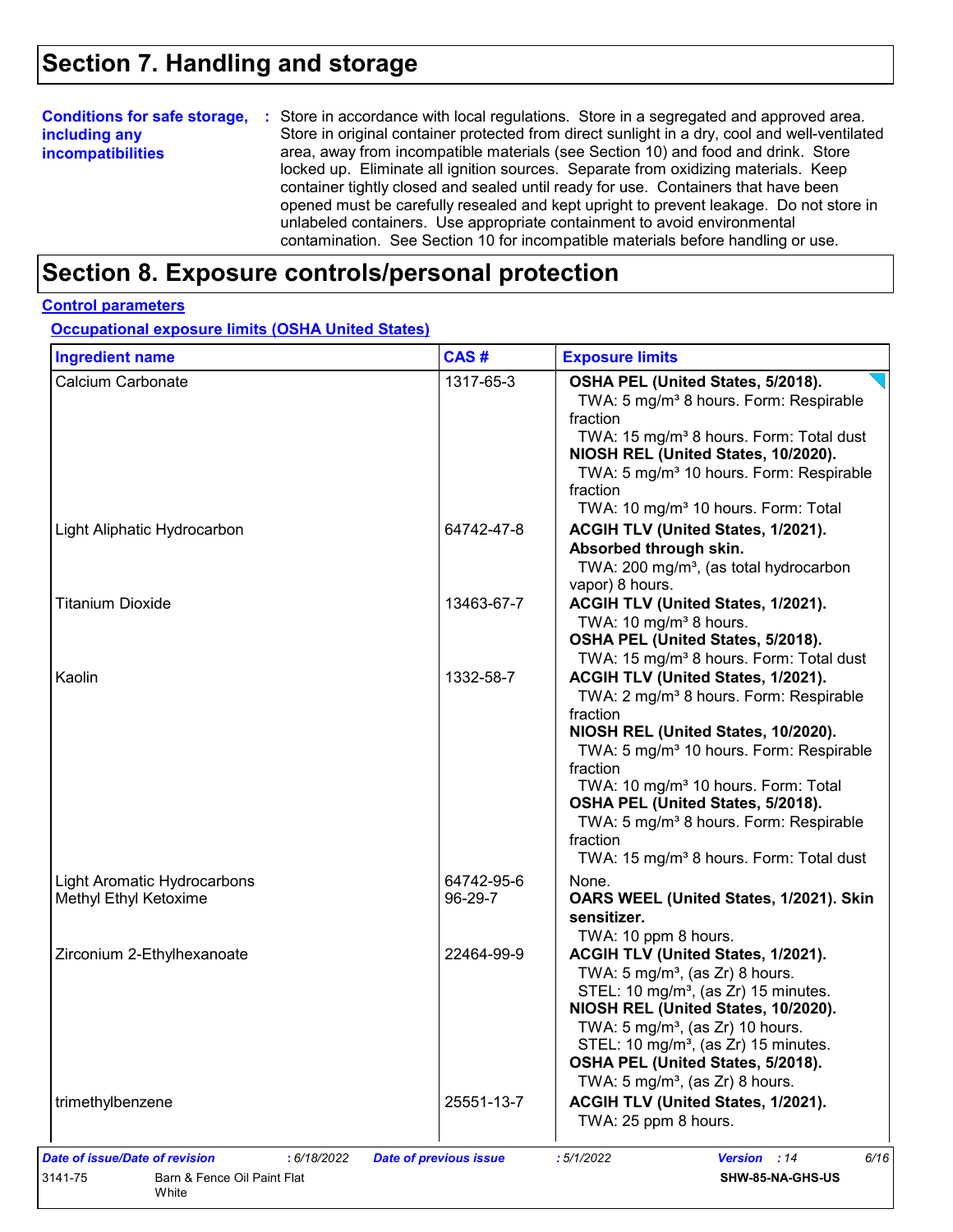# **Section 8. Exposure controls/personal protection**

| <b>Ingredient name</b>                            | CAS#       | <b>Exposure limits</b>                                                                                                                                                                                                                                                                                                                                                                                                                                                                                                                                                                                                                                          |
|---------------------------------------------------|------------|-----------------------------------------------------------------------------------------------------------------------------------------------------------------------------------------------------------------------------------------------------------------------------------------------------------------------------------------------------------------------------------------------------------------------------------------------------------------------------------------------------------------------------------------------------------------------------------------------------------------------------------------------------------------|
| Petroleum refining, hydrotreated light distillate | 64742-47-8 | <b>CA British Columbia Provincial (Canada,</b><br>6/2021). Absorbed through skin.<br>TWA: 200 mg/m <sup>3</sup> , (as total hydrocarbon<br>vapour) 8 hours.<br>CA Alberta Provincial (Canada, 6/2018).<br>Absorbed through skin.<br>8 hrs OEL: 200 mg/m <sup>3</sup> , (as total hydrocarbon<br>vapour) 8 hours.<br>CA Ontario Provincial (Canada, 6/2019).<br>Absorbed through skin.<br>TWA: 200 mg/m <sup>3</sup> , (as total hydrocarbon<br>vapour) 8 hours.                                                                                                                                                                                                 |
| Titanium dioxide                                  | 13463-67-7 | <b>CA British Columbia Provincial (Canada,</b><br>$6/2021$ ).<br>TWA: 10 mg/m <sup>3</sup> 8 hours. Form: Total dust<br>TWA: 3 mg/m <sup>3</sup> 8 hours. Form: respirable<br>fraction<br>CA Quebec Provincial (Canada, 6/2021).<br>TWAEV: 10 mg/m <sup>3</sup> 8 hours. Form: Total dust.<br>CA Alberta Provincial (Canada, 6/2018).<br>8 hrs OEL: 10 mg/m <sup>3</sup> 8 hours.<br>CA Ontario Provincial (Canada, 6/2019).<br>TWA: 10 mg/m <sup>3</sup> 8 hours.<br><b>CA Saskatchewan Provincial (Canada,</b><br>7/2013).<br>STEL: 20 mg/m <sup>3</sup> 15 minutes.<br>TWA: 10 mg/m <sup>3</sup> 8 hours.                                                    |
| Kaolin                                            | 1332-58-7  | CA Alberta Provincial (Canada, 6/2018).<br>8 hrs OEL: 2 mg/m <sup>3</sup> 8 hours. Form:<br>Respirable<br><b>CA British Columbia Provincial (Canada,</b><br>6/2021).<br>TWA: 2 mg/m <sup>3</sup> 8 hours. Form: Respirable<br>CA Quebec Provincial (Canada, 6/2021).<br>TWAEV: 2 mg/m <sup>3</sup> 8 hours. Form: Respirable<br>dust.<br>CA Ontario Provincial (Canada, 6/2019).<br>TWA: 2 mg/m <sup>3</sup> 8 hours. Form: Respirable<br>particulate matter.<br><b>CA Saskatchewan Provincial (Canada,</b><br>7/2013).<br>STEL: 4 mg/m <sup>3</sup> 15 minutes. Form: respirable<br>fraction<br>TWA: 2 mg/m <sup>3</sup> 8 hours. Form: respirable<br>fraction |
| Methyl Ethyl Ketoxime                             | 96-29-7    | OARS WEEL (United States, 1/2021). Skin<br>sensitizer.<br>TWA: 10 ppm 8 hours.                                                                                                                                                                                                                                                                                                                                                                                                                                                                                                                                                                                  |
| Zirconium 2-Ethylhexanoate                        | 22464-99-9 | CA Alberta Provincial (Canada, 6/2018).<br>8 hrs OEL: 5 mg/m <sup>3</sup> , (as Zr) 8 hours.<br>15 min OEL: 10 mg/m <sup>3</sup> , (as Zr) 15 minutes.<br><b>CA British Columbia Provincial (Canada,</b>                                                                                                                                                                                                                                                                                                                                                                                                                                                        |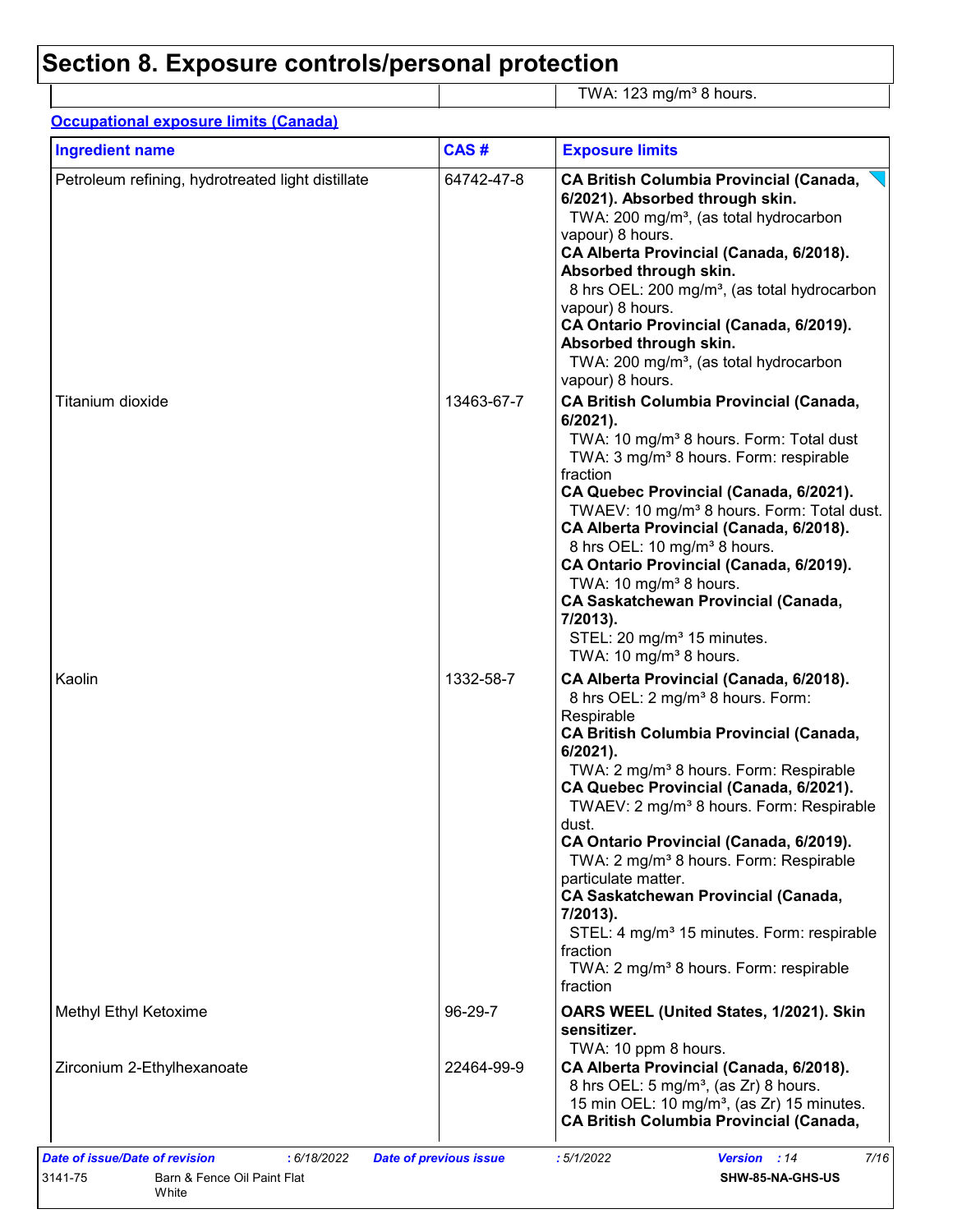## **Section 8. Exposure controls/personal protection**

#### **Occupational exposure limits (Mexico)**

|                             | <b>CAS#</b>                                                                                                                                                | <b>Exposure limits</b>                                                                                                                |
|-----------------------------|------------------------------------------------------------------------------------------------------------------------------------------------------------|---------------------------------------------------------------------------------------------------------------------------------------|
| Light Aliphatic Hydrocarbon | <b>ACGIH TLV (United States, 1/2021).</b><br>64742-47-8<br>Absorbed through skin.<br>TWA: 200 mg/m <sup>3</sup> , (as total hydrocarbon<br>vapor) 8 hours. |                                                                                                                                       |
| Zirconium 2-Ethylhexanoate  | 22464-99-9                                                                                                                                                 | NOM-010-STPS-2014 (Mexico, 4/2016).<br>TWA: $5 \text{ mg/m}^3$ , (as Zr) 8 hours.<br>STEL: 10 mg/m <sup>3</sup> , (as Zr) 15 minutes. |

| <b>Appropriate engineering</b><br><b>controls</b> | : Use only with adequate ventilation. Use process enclosures, local exhaust ventilation or<br>other engineering controls to keep worker exposure to airborne contaminants below any<br>recommended or statutory limits. The engineering controls also need to keep gas,<br>vapor or dust concentrations below any lower explosive limits. Use explosion-proof<br>ventilation equipment.                                                                                                                                                                                                                              |
|---------------------------------------------------|----------------------------------------------------------------------------------------------------------------------------------------------------------------------------------------------------------------------------------------------------------------------------------------------------------------------------------------------------------------------------------------------------------------------------------------------------------------------------------------------------------------------------------------------------------------------------------------------------------------------|
| <b>Environmental exposure</b><br><b>controls</b>  | Emissions from ventilation or work process equipment should be checked to ensure<br>they comply with the requirements of environmental protection legislation. In some<br>cases, fume scrubbers, filters or engineering modifications to the process equipment<br>will be necessary to reduce emissions to acceptable levels.                                                                                                                                                                                                                                                                                        |
| <b>Individual protection measures</b>             |                                                                                                                                                                                                                                                                                                                                                                                                                                                                                                                                                                                                                      |
| <b>Hygiene measures</b>                           | Wash hands, forearms and face thoroughly after handling chemical products, before<br>eating, smoking and using the lavatory and at the end of the working period.<br>Appropriate techniques should be used to remove potentially contaminated clothing.<br>Contaminated work clothing should not be allowed out of the workplace. Wash<br>contaminated clothing before reusing. Ensure that eyewash stations and safety<br>showers are close to the workstation location.                                                                                                                                            |
| <b>Eye/face protection</b>                        | Safety eyewear complying with an approved standard should be used when a risk<br>assessment indicates this is necessary to avoid exposure to liquid splashes, mists,<br>gases or dusts. If contact is possible, the following protection should be worn, unless<br>the assessment indicates a higher degree of protection: chemical splash goggles.                                                                                                                                                                                                                                                                  |
| <b>Skin protection</b>                            |                                                                                                                                                                                                                                                                                                                                                                                                                                                                                                                                                                                                                      |
| <b>Hand protection</b>                            | Chemical-resistant, impervious gloves complying with an approved standard should be<br>worn at all times when handling chemical products if a risk assessment indicates this is<br>necessary. Considering the parameters specified by the glove manufacturer, check<br>during use that the gloves are still retaining their protective properties. It should be<br>noted that the time to breakthrough for any glove material may be different for different<br>glove manufacturers. In the case of mixtures, consisting of several substances, the<br>protection time of the gloves cannot be accurately estimated. |
| <b>Body protection</b>                            | Personal protective equipment for the body should be selected based on the task being<br>performed and the risks involved and should be approved by a specialist before<br>handling this product. When there is a risk of ignition from static electricity, wear anti-<br>static protective clothing. For the greatest protection from static discharges, clothing<br>should include anti-static overalls, boots and gloves.                                                                                                                                                                                         |

| Date of issue/Date of revision |                             | 6/18/2022 | <b>Date of previous issue</b> | : 5/1/2022 | <b>Version</b> : 14 |                  | 8/16 |
|--------------------------------|-----------------------------|-----------|-------------------------------|------------|---------------------|------------------|------|
| 3141-75                        | Barn & Fence Oil Paint Flat |           |                               |            |                     | SHW-85-NA-GHS-US |      |
|                                | White                       |           |                               |            |                     |                  |      |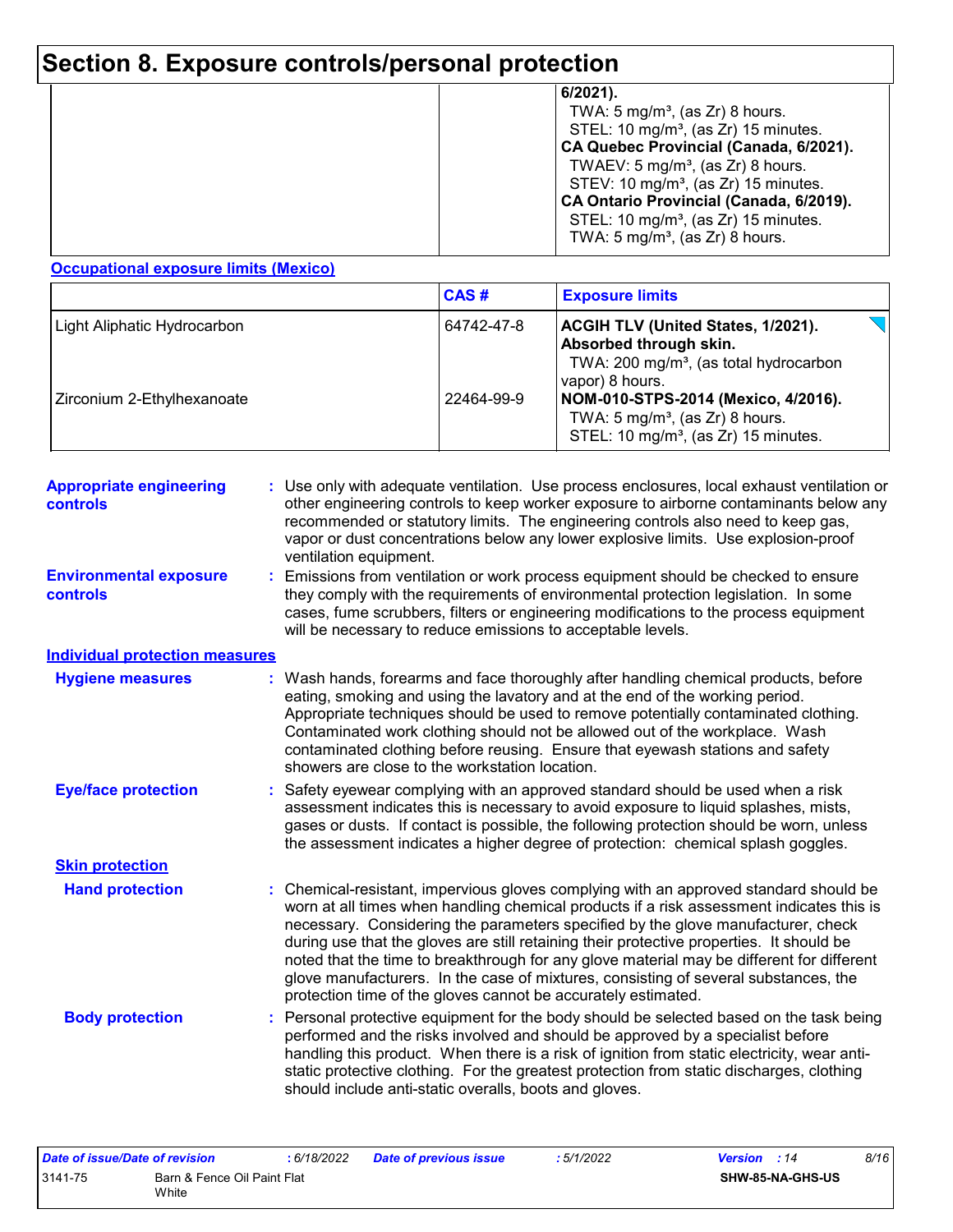### **Section 8. Exposure controls/personal protection**

| <b>Other skin protection</b>  | : Appropriate footwear and any additional skin protection measures should be selected<br>based on the task being performed and the risks involved and should be approved by a<br>specialist before handling this product.                                                           |
|-------------------------------|-------------------------------------------------------------------------------------------------------------------------------------------------------------------------------------------------------------------------------------------------------------------------------------|
| <b>Respiratory protection</b> | : Based on the hazard and potential for exposure, select a respirator that meets the<br>appropriate standard or certification. Respirators must be used according to a<br>respiratory protection program to ensure proper fitting, training, and other important<br>aspects of use. |

### **Section 9. Physical and chemical properties**

The conditions of measurement of all properties are at standard temperature and pressure unless otherwise indicated.

#### **Appearance**

| <b>Physical state</b>                                             |    | : Liquid.                                                      |
|-------------------------------------------------------------------|----|----------------------------------------------------------------|
| <b>Color</b>                                                      |    | : Not available.                                               |
| Odor                                                              |    | : Not available.                                               |
| <b>Odor threshold</b>                                             |    | : Not available.                                               |
| рH                                                                |    | : 7.5                                                          |
| <b>Melting point/freezing point</b>                               |    | $:$ Not available.                                             |
| <b>Boiling point, initial boiling</b><br>point, and boiling range |    | : $100^{\circ}$ C (212 $^{\circ}$ F)                           |
| <b>Flash point</b>                                                |    | : Closed cup: 39°C (102.2°F) [Pensky-Martens Closed Cup]       |
| <b>Evaporation rate</b>                                           |    | $0.13$ (butyl acetate = 1)                                     |
| <b>Flammability</b>                                               |    | : Not available.                                               |
| Lower and upper explosion<br>limit/flammability limit             |    | : Lower: 1%<br>Upper: 6%                                       |
| <b>Vapor pressure</b>                                             |    | : $2.3$ kPa (17.5 mm Hg)                                       |
| <b>Relative vapor density</b>                                     |    | : 1 [Air = 1]                                                  |
| <b>Relative density</b>                                           |    | : 1.28                                                         |
| <b>Solubility</b>                                                 |    | : Not available.                                               |
| <b>Partition coefficient: n-</b><br>octanol/water                 |    | : Not applicable.                                              |
| <b>Auto-ignition temperature</b>                                  |    | : Not available.                                               |
| <b>Decomposition temperature</b>                                  | ÷. | Not available.                                                 |
| <b>Viscosity</b>                                                  |    | Kinematic (40°C (104°F)): <20.5 mm <sup>2</sup> /s (<20.5 cSt) |
| <b>Molecular weight</b>                                           |    | Not applicable.                                                |
| <b>Aerosol product</b>                                            |    |                                                                |
| <b>Heat of combustion</b>                                         |    | $: 7.789$ kJ/g                                                 |

### **Section 10. Stability and reactivity**

3141-75 Barn & Fence Oil Paint Flat **White** 

| Date of issue/Date of revision                      | <b>Date of previous issue</b><br>: 6/18/2022                                                                                                                                 | :5/1/2022 | <b>Version</b> : 14 | 9/16 |
|-----------------------------------------------------|------------------------------------------------------------------------------------------------------------------------------------------------------------------------------|-----------|---------------------|------|
| <b>Conditions to avoid</b>                          | : Avoid all possible sources of ignition (spark or flame). Do not pressurize, cut, weld,<br>braze, solder, drill, grind or expose containers to heat or sources of ignition. |           |                     |      |
| <b>Possibility of hazardous</b><br><b>reactions</b> | : Under normal conditions of storage and use, hazardous reactions will not occur.                                                                                            |           |                     |      |
| <b>Chemical stability</b>                           | : The product is stable.                                                                                                                                                     |           |                     |      |
| <b>Reactivity</b>                                   | : No specific test data related to reactivity available for this product or its ingredients.                                                                                 |           |                     |      |

**SHW-85-NA-GHS-US**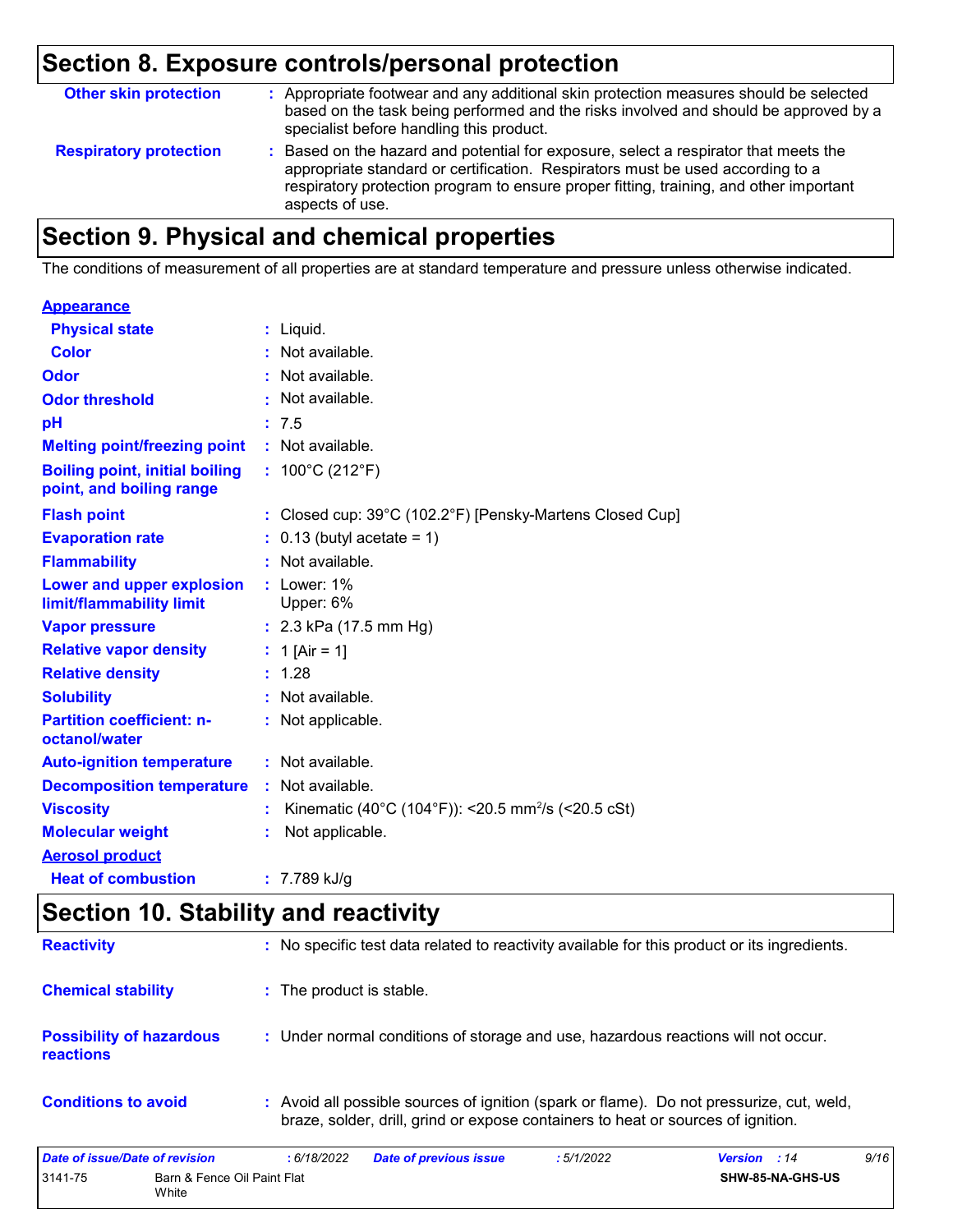### **Section 10. Stability and reactivity**

#### **Incompatible materials :**

: Reactive or incompatible with the following materials: oxidizing materials

**Hazardous decomposition products**

Under normal conditions of storage and use, hazardous decomposition products should **:** not be produced.

### **Section 11. Toxicological information**

#### **Information on toxicological effects**

#### **Acute toxicity**

| <b>Product/ingredient name</b> | <b>Result</b> | <b>Species</b> | <b>Dose</b>            | <b>Exposure</b> |
|--------------------------------|---------------|----------------|------------------------|-----------------|
| Light Aromatic Hydrocarbons    | ILD50 Oral    | Rat            | 8400 mg/kg             |                 |
| Methyl Ethyl Ketoxime          | LD50 Oral     | Rat            | $ 930 \text{ mg/kg} $  |                 |
| Zirconium 2-Ethylhexanoate     | ILD50 Dermal  | Rabbit         | $>5$ g/kg              |                 |
|                                | LD50 Oral     | Rat            | $>5$ g/kg              |                 |
| l trimethvlbenzene             | LD50 Oral     | Rat            | $ 8970 \text{ mg/kg} $ |                 |

#### **Irritation/Corrosion**

| <b>Product/ingredient name</b> | <b>Result</b>             | <b>Species</b> | <b>Score</b> | <b>Exposure</b> | <b>Observation</b> |
|--------------------------------|---------------------------|----------------|--------------|-----------------|--------------------|
| <b>Titanium Dioxide</b>        | Skin - Mild irritant      | Human          |              | 72 hours 300    |                    |
|                                |                           |                |              | uq              |                    |
| Light Aromatic Hydrocarbons    | Eyes - Mild irritant      | Rabbit         |              | 24 hours 100    | $\overline{a}$     |
|                                |                           |                |              | uL              |                    |
| Methyl Ethyl Ketoxime          | Eyes - Severe irritant    | Rabbit         |              | 100 uL          |                    |
| trimethylbenzene               | Eyes - Mild irritant      | Rabbit         |              | 24 hours 500    | $\blacksquare$     |
|                                |                           |                |              | mg              |                    |
|                                | lSkin - Moderate irritant | Rabbit         |              | 24 hours 500    |                    |
|                                |                           |                |              | mg              |                    |

#### **Sensitization**

Not available.

#### **Mutagenicity**

Not available.

### **Carcinogenicity**

Not available.

#### **Classification**

| <b>Product/ingredient name</b> | <b>OSHA</b> | <b>IARC</b> | <b>NTP</b> |
|--------------------------------|-------------|-------------|------------|
| Titanium Dioxide               |             | 2B          |            |

#### **Reproductive toxicity**

Not available.

#### **Teratogenicity**

Not available.

**Specific target organ toxicity (single exposure)**

| Date of issue/Date of revision |                             | :6/18/2 |
|--------------------------------|-----------------------------|---------|
| 3141-75                        | Barn & Fence Oil Paint Flat |         |
|                                | White                       |         |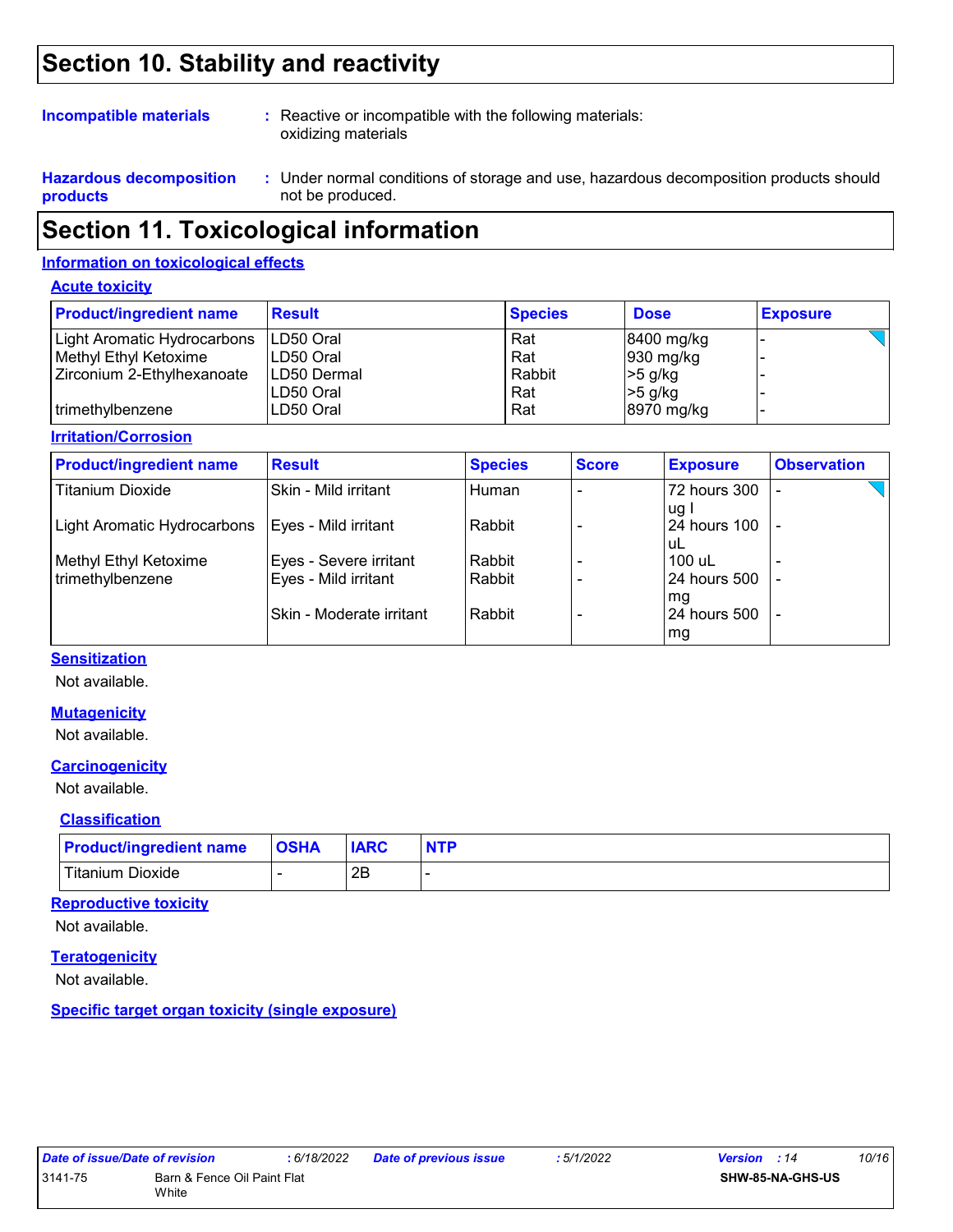### **Section 11. Toxicological information**

| <b>Name</b>                 | <b>Category</b> | <b>Route of</b><br>exposure | <b>Target organs</b>                            |
|-----------------------------|-----------------|-----------------------------|-------------------------------------------------|
| Calcium Carbonate           | Category 3      |                             | Respiratory tract<br><b>l</b> irritation        |
| Light Aliphatic Hydrocarbon | Category 3      |                             | Respiratory tract<br><b>l</b> irritation        |
|                             | Category 3      |                             | l Narcotic effects                              |
| Light Aromatic Hydrocarbons | Category 3      |                             | <b>Respiratory tract</b><br><b>l</b> irritation |
|                             | Category 3      |                             | l Narcotic effects                              |
| Methyl Ethyl Ketoxime       | Category 1      |                             | upper respiratory<br>tract                      |
|                             | Category 3      |                             | l Narcotic effects                              |

#### **Specific target organ toxicity (repeated exposure)**

| <b>Name</b>                        | <b>Category</b> | <b>Route of</b><br>exposure | <b>Target organs</b> |
|------------------------------------|-----------------|-----------------------------|----------------------|
| Light Aliphatic Hydrocarbon        | Category 2      |                             |                      |
| Kaolin                             | Category 1      | inhalation                  | lungs                |
| <b>Light Aromatic Hydrocarbons</b> | Category 2      |                             |                      |
| Methyl Ethyl Ketoxime              | Category 2      |                             | blood system         |

#### **Aspiration hazard**

| <b>Name</b>                 | <b>Result</b>                         |
|-----------------------------|---------------------------------------|
| Light Aliphatic Hydrocarbon | <b>ASPIRATION HAZARD - Category 1</b> |
| Light Aromatic Hydrocarbons | <b>ASPIRATION HAZARD - Category 1</b> |
| trimethylbenzene            | <b>ASPIRATION HAZARD - Category 1</b> |

#### **Information on the likely :** Not available.

|  | routes of exposure |  |
|--|--------------------|--|
|--|--------------------|--|

**Potential acute health effects**

| <b>Eye contact</b>  | : Causes serious eye irritation.                               |
|---------------------|----------------------------------------------------------------|
| <b>Inhalation</b>   | : May cause respiratory irritation.                            |
| <b>Skin contact</b> | : Causes skin irritation. May cause an allergic skin reaction. |
| <b>Ingestion</b>    | : May be fatal if swallowed and enters airways.                |

#### **Symptoms related to the physical, chemical and toxicological characteristics**

| <b>Eye contact</b>  | : Adverse symptoms may include the following:<br>pain or irritation<br>watering<br>redness                                                                              |
|---------------------|-------------------------------------------------------------------------------------------------------------------------------------------------------------------------|
| <b>Inhalation</b>   | : Adverse symptoms may include the following:<br>respiratory tract irritation<br>coughing<br>reduced fetal weight<br>increase in fetal deaths<br>skeletal malformations |
| <b>Skin contact</b> | : Adverse symptoms may include the following:<br>irritation<br>redness<br>reduced fetal weight<br>increase in fetal deaths<br>skeletal malformations                    |

| Date of issue/Date of revision |                                      | : 6/18/2022 | <b>Date of previous issue</b> | : 5/1/2022 | <b>Version</b> : 14 |                         | 11/16 |
|--------------------------------|--------------------------------------|-------------|-------------------------------|------------|---------------------|-------------------------|-------|
| 3141-75                        | Barn & Fence Oil Paint Flat<br>White |             |                               |            |                     | <b>SHW-85-NA-GHS-US</b> |       |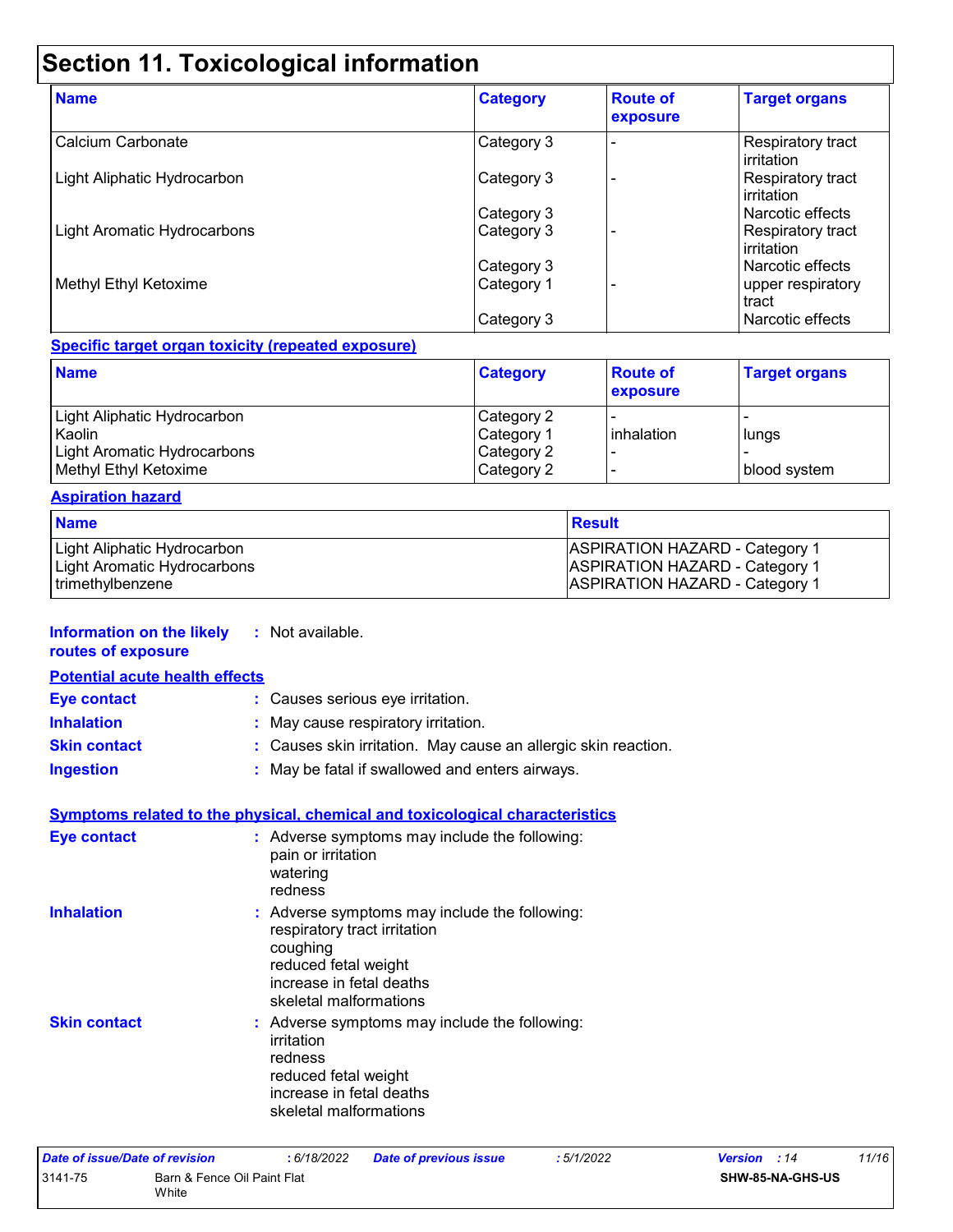## **Section 11. Toxicological information**

| <b>Ingestion</b>                             | : Adverse symptoms may include the following:                                                                                                                            |
|----------------------------------------------|--------------------------------------------------------------------------------------------------------------------------------------------------------------------------|
|                                              | nausea or vomiting<br>reduced fetal weight                                                                                                                               |
|                                              | increase in fetal deaths                                                                                                                                                 |
|                                              | skeletal malformations                                                                                                                                                   |
|                                              |                                                                                                                                                                          |
|                                              | Delayed and immediate effects and also chronic effects from short and long term exposure                                                                                 |
| <b>Short term exposure</b>                   |                                                                                                                                                                          |
| <b>Potential immediate</b>                   | : Not available.                                                                                                                                                         |
| <b>effects</b>                               |                                                                                                                                                                          |
| <b>Potential delayed effects</b>             | $:$ Not available.                                                                                                                                                       |
| <b>Long term exposure</b>                    |                                                                                                                                                                          |
| <b>Potential immediate</b>                   | : Not available.                                                                                                                                                         |
| effects                                      |                                                                                                                                                                          |
| <b>Potential delayed effects</b>             | : Not available.                                                                                                                                                         |
| <b>Potential chronic health effects</b>      |                                                                                                                                                                          |
| Not available.                               |                                                                                                                                                                          |
| <b>General</b>                               | : Causes damage to organs through prolonged or repeated exposure. Once sensitized, a<br>severe allergic reaction may occur when subsequently exposed to very low levels. |
| <b>Carcinogenicity</b>                       | : Suspected of causing cancer. Risk of cancer depends on duration and level of<br>exposure.                                                                              |
|                                              | : No known significant effects or critical hazards.                                                                                                                      |
|                                              | : Suspected of damaging the unborn child.                                                                                                                                |
| <b>Developmental effects</b>                 | : No known significant effects or critical hazards.                                                                                                                      |
| <b>Fertility effects</b>                     | : No known significant effects or critical hazards.                                                                                                                      |
| <b>Mutagenicity</b><br><b>Teratogenicity</b> |                                                                                                                                                                          |

#### **Numerical measures of toxicity Acute toxicity estimates**

Not available.

### **Section 12. Ecological information**

#### **Toxicity**

| <b>Product/ingredient name</b> | <b>Result</b>                         | <b>Species</b>                    | <b>Exposure</b> |
|--------------------------------|---------------------------------------|-----------------------------------|-----------------|
| Light Aliphatic Hydrocarbon    | Acute LC50 2200 µg/l Fresh water      | Fish - Lepomis macrochirus        | 4 days          |
| Titanium Dioxide               | Acute LC50 >1000000 µg/l Marine water | l Fish - Fundulus heteroclitus    | 196 hours       |
| Methyl Ethyl Ketoxime          | Acute LC50 843000 µg/l Fresh water    | <b>Fish - Pimephales promelas</b> | 196 hours       |
| trimethylbenzene               | Acute LC50 5600 µg/l Marine water     | Crustaceans - Palaemonetes        | 148 hours       |
|                                |                                       | pugio                             |                 |

#### **Persistence and degradability**

| <b>Product/ingredient name</b> | <b>Aquatic half-life</b> | <b>Photolysis</b> | Biodegradability |
|--------------------------------|--------------------------|-------------------|------------------|
| Light Aromatic Hydrocarbons    |                          |                   | Readily          |

#### **Bioaccumulative potential**

| Date of issue/Date of revision |                                      | 6/18/2022 | <b>Date of previous issue</b> | : 5/1/2022 | <b>Version</b> : 14 |                  | 12/16 |
|--------------------------------|--------------------------------------|-----------|-------------------------------|------------|---------------------|------------------|-------|
| 3141-75                        | Barn & Fence Oil Paint Flat<br>White |           |                               |            |                     | SHW-85-NA-GHS-US |       |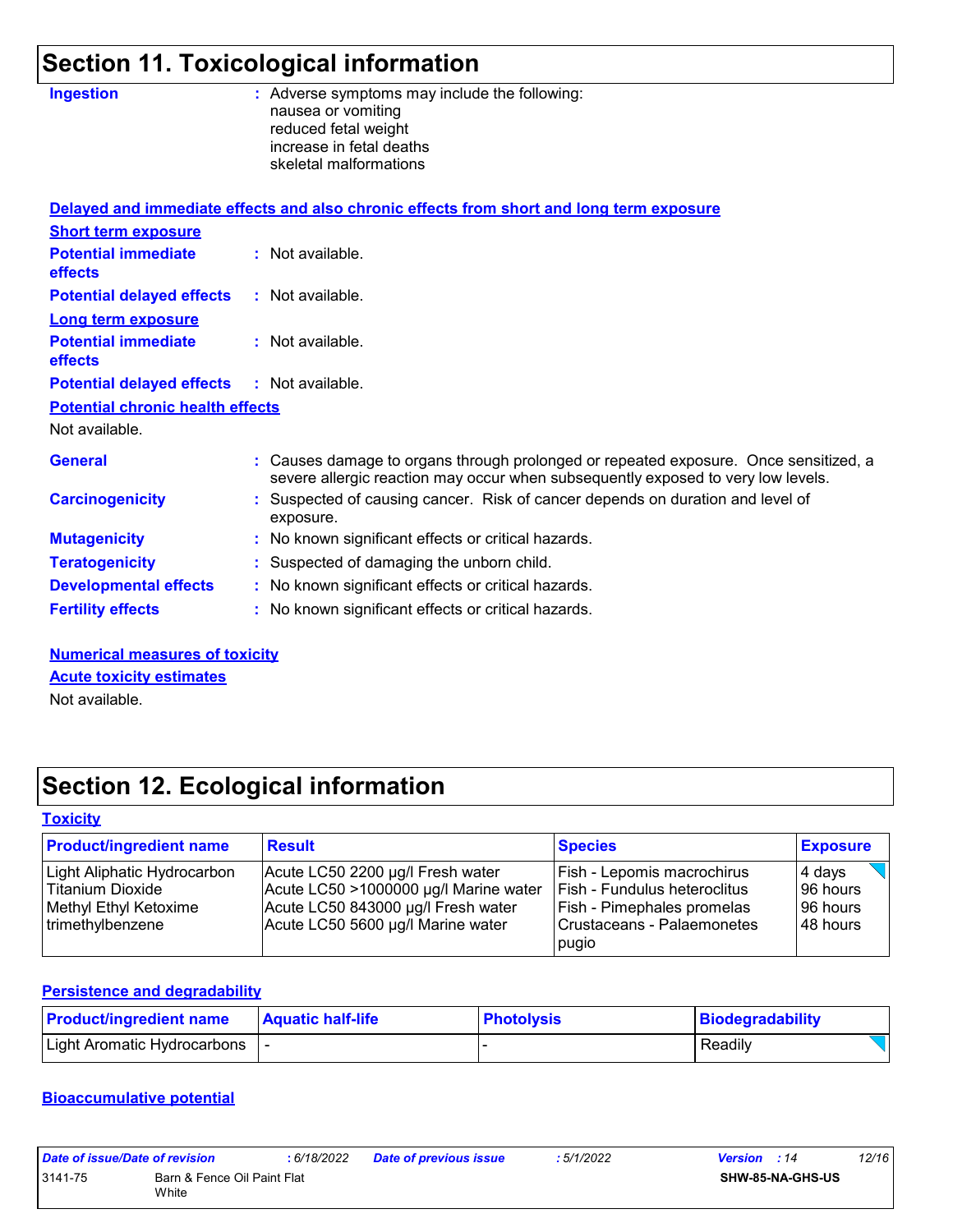### **Section 12. Ecological information**

| <b>Product/ingredient name</b> | $LoaPow$ | <b>BCF</b>   | <b>Potential</b> |
|--------------------------------|----------|--------------|------------------|
| Light Aromatic Hydrocarbons    |          | l 10 to 2500 | high             |
| Methyl Ethyl Ketoxime          |          | 2.5 to 5.8   | low              |
| Zirconium 2-Ethylhexanoate     |          | 2.96         | low              |

#### **Mobility in soil**

| <b>Soil/water partition</b> | : Not available. |
|-----------------------------|------------------|
| <b>coefficient (Koc)</b>    |                  |

**Other adverse effects :** No known significant effects or critical hazards.

### **Section 13. Disposal considerations**

**Disposal methods :**

The generation of waste should be avoided or minimized wherever possible. Disposal of this product, solutions and any by-products should at all times comply with the requirements of environmental protection and waste disposal legislation and any regional local authority requirements. Dispose of surplus and non-recyclable products via a licensed waste disposal contractor. Waste should not be disposed of untreated to the sewer unless fully compliant with the requirements of all authorities with jurisdiction. Waste packaging should be recycled. Incineration or landfill should only be considered when recycling is not feasible. This material and its container must be disposed of in a safe way. Care should be taken when handling emptied containers that have not been cleaned or rinsed out. Empty containers or liners may retain some product residues. Vapor from product residues may create a highly flammable or explosive atmosphere inside the container. Do not cut, weld or grind used containers unless they have been cleaned thoroughly internally. Avoid dispersal of spilled material and runoff and contact with soil, waterways, drains and sewers.

### **Section 14. Transport information**

|                                         | <b>DOT</b><br><b>Classification</b>                                                                                                                                   | <b>TDG</b><br><b>Classification</b>                                                                                                                 | <b>Mexico</b><br><b>Classification</b> | <b>IATA</b>    | <b>IMDG</b>                                |
|-----------------------------------------|-----------------------------------------------------------------------------------------------------------------------------------------------------------------------|-----------------------------------------------------------------------------------------------------------------------------------------------------|----------------------------------------|----------------|--------------------------------------------|
| <b>UN number</b>                        | <b>UN1263</b>                                                                                                                                                         | <b>UN1263</b>                                                                                                                                       | <b>UN1263</b>                          | <b>UN1263</b>  | <b>UN1263</b>                              |
| <b>UN proper</b><br>shipping name       | <b>PAINT</b>                                                                                                                                                          | <b>PAINT</b>                                                                                                                                        | <b>PAINT</b>                           | <b>PAINT</b>   | <b>PAINT</b>                               |
| <b>Transport</b><br>hazard class(es)    | 3                                                                                                                                                                     | 3                                                                                                                                                   | 3                                      | 3              | 3                                          |
| <b>Packing group</b>                    | III                                                                                                                                                                   | III                                                                                                                                                 | III                                    | $\mathbf{III}$ | III                                        |
| <b>Environmental</b><br>hazards         | No.                                                                                                                                                                   | No.                                                                                                                                                 | No.                                    | No.            | No.                                        |
| <b>Additional</b><br><b>information</b> | This product may<br>be re-classified as<br>"Combustible<br>Liquid," unless<br>transported by<br>vessel or aircraft.<br>Non-bulk<br>packages (less<br>than or equal to | Product classified<br>as per the<br>following sections<br>of the<br>Transportation of<br>Dangerous Goods<br>Regulations:<br>2.18-2.19 (Class<br>3). |                                        |                | <b>Emergency</b><br>schedules F-E, S-<br>E |
| <b>Date of issue/Date of revision</b>   | : 6/18/2022                                                                                                                                                           | <b>Date of previous issue</b>                                                                                                                       | :5/1/2022                              |                | 13/16<br>Version : 14                      |
| 3141-75<br>White                        | Barn & Fence Oil Paint Flat                                                                                                                                           |                                                                                                                                                     |                                        |                | SHW-85-NA-GHS-US                           |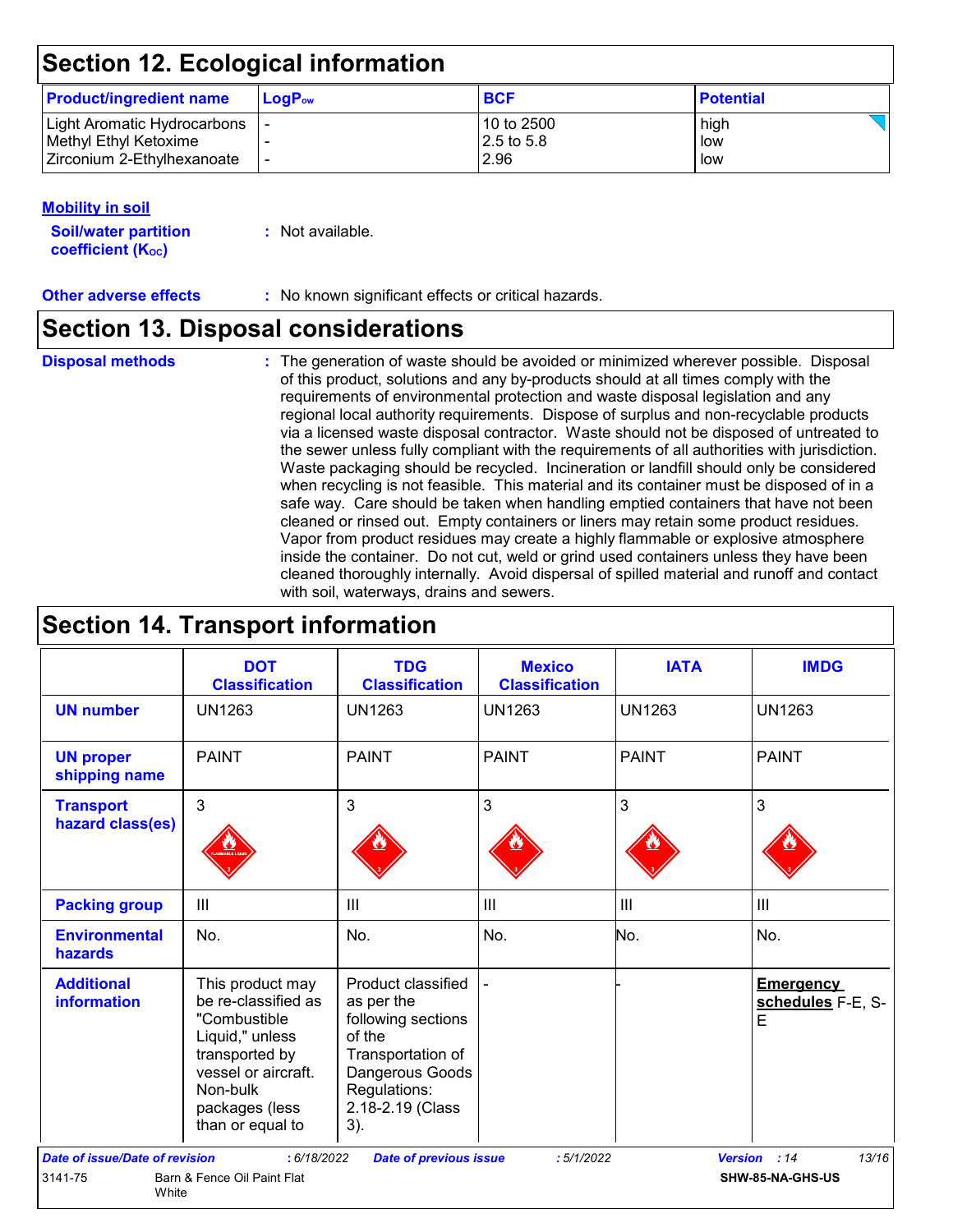|                                                          | <b>Section 14. Transport information</b>                                                 |                                                                                                                                                                                                                                                                                                                                                                                                                                                                                                                                                                                                                                                                                     |                |  |  |
|----------------------------------------------------------|------------------------------------------------------------------------------------------|-------------------------------------------------------------------------------------------------------------------------------------------------------------------------------------------------------------------------------------------------------------------------------------------------------------------------------------------------------------------------------------------------------------------------------------------------------------------------------------------------------------------------------------------------------------------------------------------------------------------------------------------------------------------------------------|----------------|--|--|
|                                                          | 119 gal) of<br>combustible<br>liquids are not<br>regulated as<br>hazardous<br>materials. |                                                                                                                                                                                                                                                                                                                                                                                                                                                                                                                                                                                                                                                                                     |                |  |  |
|                                                          | <b>ERG No.</b>                                                                           | <b>ERG No.</b>                                                                                                                                                                                                                                                                                                                                                                                                                                                                                                                                                                                                                                                                      | <b>ERG No.</b> |  |  |
|                                                          | 128                                                                                      | 128                                                                                                                                                                                                                                                                                                                                                                                                                                                                                                                                                                                                                                                                                 | 128            |  |  |
|                                                          |                                                                                          |                                                                                                                                                                                                                                                                                                                                                                                                                                                                                                                                                                                                                                                                                     |                |  |  |
|                                                          |                                                                                          |                                                                                                                                                                                                                                                                                                                                                                                                                                                                                                                                                                                                                                                                                     |                |  |  |
|                                                          |                                                                                          |                                                                                                                                                                                                                                                                                                                                                                                                                                                                                                                                                                                                                                                                                     |                |  |  |
|                                                          |                                                                                          |                                                                                                                                                                                                                                                                                                                                                                                                                                                                                                                                                                                                                                                                                     |                |  |  |
|                                                          |                                                                                          |                                                                                                                                                                                                                                                                                                                                                                                                                                                                                                                                                                                                                                                                                     |                |  |  |
| <b>Special precautions for user :</b>                    |                                                                                          | Multi-modal shipping descriptions are provided for informational purposes and do not<br>consider container sizes. The presence of a shipping description for a particular<br>mode of transport (sea, air, etc.), does not indicate that the product is packaged<br>suitably for that mode of transport. All packaging must be reviewed for suitability<br>prior to shipment, and compliance with the applicable regulations is the sole<br>responsibility of the person offering the product for transport. People loading and<br>unloading dangerous goods must be trained on all of the risks deriving from the<br>substances and on all actions in case of emergency situations. |                |  |  |
| <b>Transport in bulk according</b><br>to IMO instruments | : Not available.                                                                         |                                                                                                                                                                                                                                                                                                                                                                                                                                                                                                                                                                                                                                                                                     |                |  |  |

#### **Proper shipping name :**

: Not available.

### **Section 15. Regulatory information**

#### **SARA 313**

SARA 313 (40 CFR 372.45) supplier notification can be found on the Environmental Data Sheet.

#### **California Prop. 65**

WARNING: This product contains chemicals known to the State of California to cause cancer and birth defects or other reproductive harm.

#### **International regulations**

| <b>International lists</b> | : Australia inventory (AIIC): Not determined.                |
|----------------------------|--------------------------------------------------------------|
|                            | China inventory (IECSC): Not determined.                     |
|                            | Japan inventory (CSCL): Not determined.                      |
|                            | Japan inventory (ISHL): Not determined.                      |
|                            | Korea inventory (KECI): Not determined.                      |
|                            | New Zealand Inventory of Chemicals (NZIoC): Not determined.  |
|                            | Philippines inventory (PICCS): Not determined.               |
|                            | Taiwan Chemical Substances Inventory (TCSI): Not determined. |
|                            | Thailand inventory: Not determined.                          |
|                            | Turkey inventory: Not determined.                            |
|                            | Vietnam inventory: Not determined.                           |

### **Section 16. Other information**

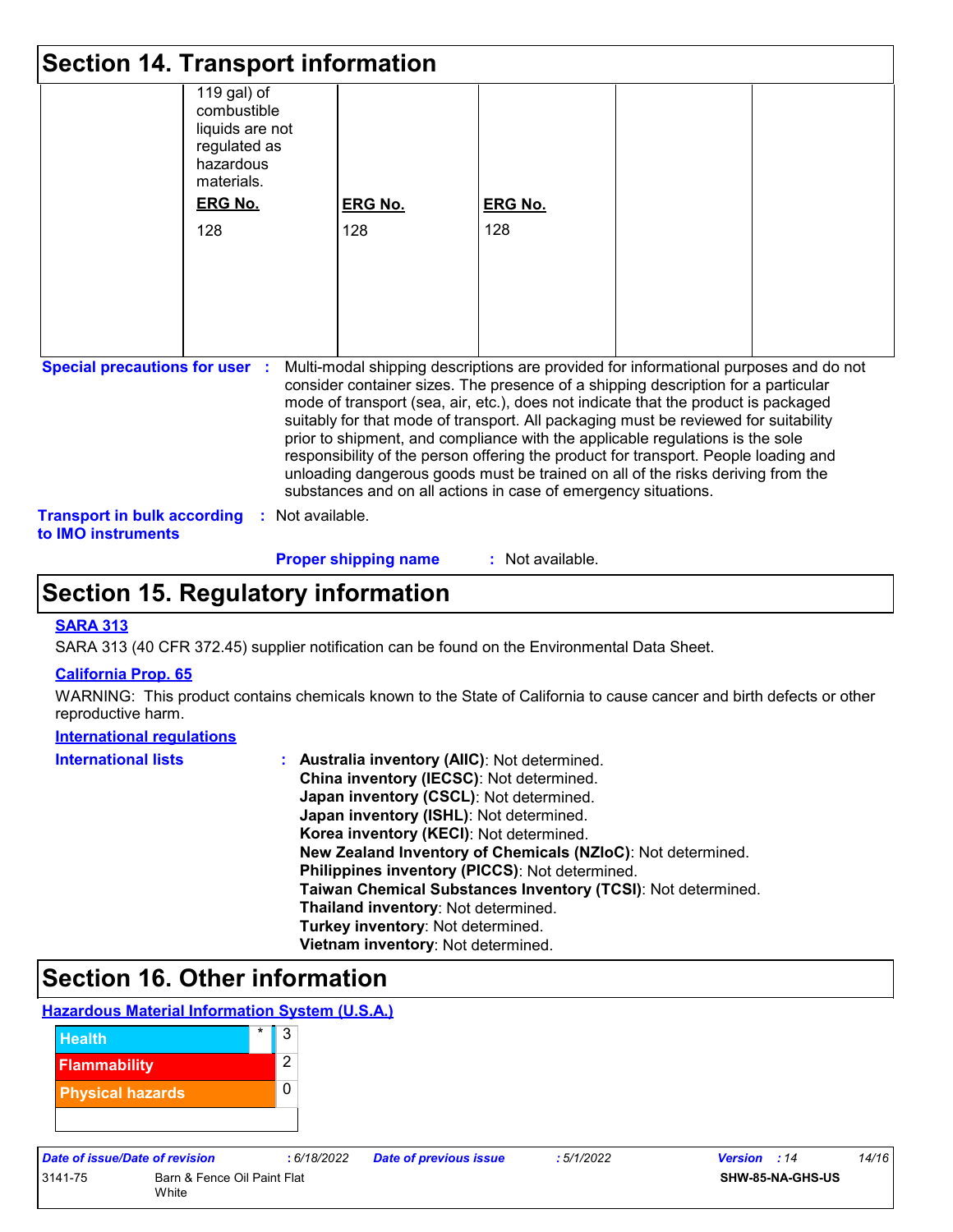### **Section 16. Other information**

**The customer is responsible for determining the PPE code for this material. For more information on HMIS® Personal Protective Equipment (PPE) codes, consult the HMIS® Implementation Manual.**

**Caution: HMIS® ratings are based on a 0-4 rating scale, with 0 representing minimal hazards or risks, and 4 representing significant hazards or risks. Although HMIS® ratings and the associated label are not required on SDSs or products leaving a facility under 29 CFR 1910.1200, the preparer may choose to provide them. HMIS® ratings are to be used with a fully implemented HMIS® program. HMIS® is a registered trademark and service mark of the American Coatings Association, Inc.**

#### **Procedure used to derive the classification**

| <b>Classification</b>                                               | <b>Justification</b>  |
|---------------------------------------------------------------------|-----------------------|
| FLAMMABLE LIQUIDS - Category 3                                      | On basis of test data |
| SKIN CORROSION/IRRITATION - Category 2                              | Calculation method    |
| SERIOUS EYE DAMAGE/ EYE IRRITATION - Category 2A                    | Calculation method    |
| SKIN SENSITIZATION - Category 1                                     | Calculation method    |
| CARCINOGENICITY - Category 2                                        | Calculation method    |
| TOXIC TO REPRODUCTION - Category 2                                  | Calculation method    |
| SPECIFIC TARGET ORGAN TOXICITY (SINGLE EXPOSURE) (Respiratory tract | Calculation method    |
| irritation) - Category 3                                            |                       |
| SPECIFIC TARGET ORGAN TOXICITY (REPEATED EXPOSURE) - Category 1     | Calculation method    |
| <b>ASPIRATION HAZARD - Category 1</b>                               | Calculation method    |
| <b>History</b>                                                      |                       |

| __________                        |                                                                                                                                                                                                                                                                                                                                                                                                                                                                                                                                                                                                                |
|-----------------------------------|----------------------------------------------------------------------------------------------------------------------------------------------------------------------------------------------------------------------------------------------------------------------------------------------------------------------------------------------------------------------------------------------------------------------------------------------------------------------------------------------------------------------------------------------------------------------------------------------------------------|
| Date of printing                  | : 6/18/2022                                                                                                                                                                                                                                                                                                                                                                                                                                                                                                                                                                                                    |
| Date of issue/Date of<br>revision | : 6/18/2022                                                                                                                                                                                                                                                                                                                                                                                                                                                                                                                                                                                                    |
| Date of previous issue            | : 5/1/2022                                                                                                                                                                                                                                                                                                                                                                                                                                                                                                                                                                                                     |
| <b>Version</b>                    | : 14                                                                                                                                                                                                                                                                                                                                                                                                                                                                                                                                                                                                           |
| <b>Key to abbreviations</b>       | $\therefore$ ATE = Acute Toxicity Estimate<br>BCF = Bioconcentration Factor<br>GHS = Globally Harmonized System of Classification and Labelling of Chemicals<br>IATA = International Air Transport Association<br>IBC = Intermediate Bulk Container<br>IMDG = International Maritime Dangerous Goods<br>LogPow = logarithm of the octanol/water partition coefficient<br>MARPOL = International Convention for the Prevention of Pollution From Ships, 1973<br>as modified by the Protocol of 1978. ("Marpol" = marine pollution)<br>$N/A = Not available$<br>SGG = Segregation Group<br>$UN = United Nations$ |

**Indicates information that has changed from previously issued version.**

#### **Notice to reader**

**It is recommended that each customer or recipient of this Safety Data Sheet (SDS) study it carefully and consult resources, as necessary or appropriate, to become aware of and understand the data contained in this SDS and any hazards associated with the product. This information is provided in good faith and believed to be accurate as of the effective date herein. However, no warranty, express or implied, is given. The information presented here applies only to the product as shipped. The addition of any material can change the composition, hazards and risks of the product. Products shall not be repackaged, modified, or tinted except as specifically instructed by the manufacturer, including but not limited to the incorporation of products not specified by the manufacturer, or the use or addition of products in proportions not specified by the manufacturer. Regulatory requirements are subject to change and may differ between various locations and jurisdictions. The customer/buyer/user is responsible to ensure that his activities comply with all country, federal, state, provincial or local laws. The conditions for use of the product are not under the control of the manufacturer; the customer/buyer/user is responsible to determine the conditions necessary for the safe use of this product. The customer/buyer/user should not use the product for any purpose other than the purpose shown in the applicable section of this SDS without first referring to the supplier and obtaining written handling instructions. Due to the proliferation of sources for information such as manufacturer-specific SDS, the manufacturer cannot be responsible for SDSs** 

| Date of issue/Date of revision |                                      | : 6/18/2022 | <b>Date of previous issue</b> | : 5/1/2022 | <b>Version</b> : 14 |                         | 15/16 |
|--------------------------------|--------------------------------------|-------------|-------------------------------|------------|---------------------|-------------------------|-------|
| 3141-75                        | Barn & Fence Oil Paint Flat<br>White |             |                               |            |                     | <b>SHW-85-NA-GHS-US</b> |       |